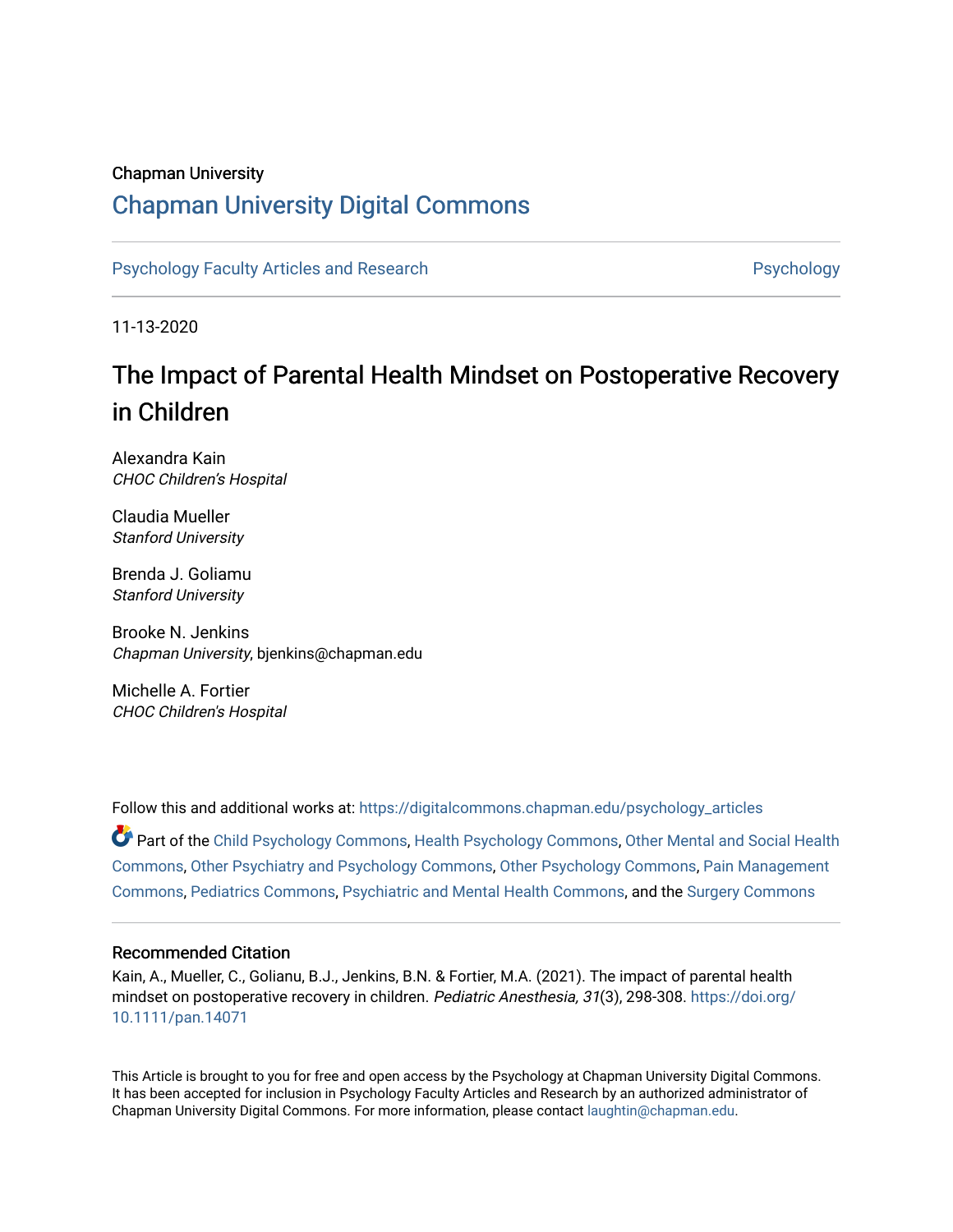## The Impact of Parental Health Mindset on Postoperative Recovery in Children

#### **Comments**

This is the accepted version of the following article:

Kain, A., Mueller, C., Golianu, B.J., Jenkins, B.N. & Fortier, M.A. (2021). The impact of parental health mindset on postoperative recovery in children. Pediatric Anesthesia, 31(3), 298-308. [https://doi.org/](https://doi.org/10.1111/pan.14071) [10.1111/pan.14071](https://doi.org/10.1111/pan.14071) 

which has been published in final form at <https://doi.org/10.1111/pan.14071>. This article may be used for non-commercial purposes in accordance with [Wiley Terms and Conditions for Self-Archiving](http://olabout.wiley.com/WileyCDA/Section/id-820227.html#terms).

Copyright Wiley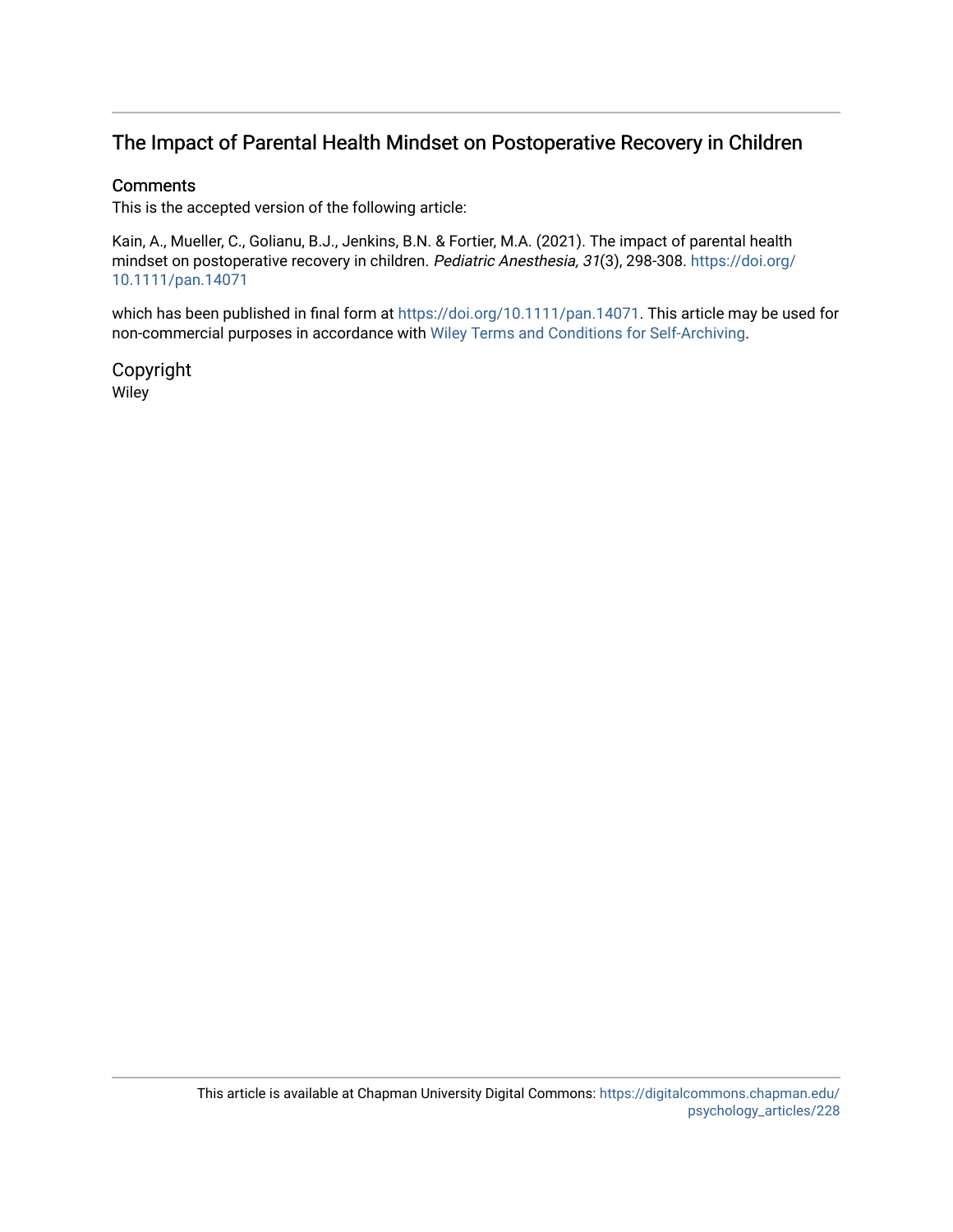

DR BROOKE NICOLE JENKINS (Orcid ID : 0000-0001-9829-4550) DR MICHELLE A. FORTIER (Orcid ID : 0000-0001-8896-3650) **Example PRINTED Article**<br> **Accepted Article**<br> **Accepted Article**<br> **Accepted Article**<br> **Accepted Article**<br> **Accepted Article**<br> **Accepted Article**<br> **Accepted Article**<br> **Accepted Article**<br> **Accepted Article**<br> **Accepted Artic** 

Article type : Research Report

## **Handling Section Editor: Dr Joseph Cravero**

## **Complete Title: The Impact of Parental Health Mindset on Postoperative Recovery in Children Running title: Health Mindset and Children's Recovery**

Alexandra Kain, BA<sup>1</sup>, Claudia Mueller, PhD, MD<sup>2</sup>, Brenda J. Golianu, MD<sup>3</sup>, Brooke N. Jenkins, PhD<sup>1,4,6</sup>, Michelle A. Fortier, PhD<sup>1,5,6</sup>

## **Affiliations:**

<sup>1</sup>Department of Pediatrics, CHOC Children's Hospital

<sup>2</sup>Department of Surgery, Stanford School of Medicine, Palo Alto, CA

<sup>3</sup>Department of Anesthesiology and Perioperative Medicine, Stanford University School of Medicine, Palo Alto, CA

<sup>4</sup>Chapman University, Department of Psychology

<sup>5</sup>Sue & Bill Gross School of Nursing, University of California Irvine, CA USA

6Department of Anesthesiology & Perioperative Care, School of Medicine, University of California-Irvine, CA

This article has been accepted for publication and undergone full peer review but has not been through the copyediting, typesetting, pagination and proofreading process, which may lead to differences between this version and the [Version of Record.](https://doi.org/10.1111/PAN.14071) Please cite this article as [doi:](https://doi.org/10.1111/PAN.14071)  [10.1111/PAN.14071](https://doi.org/10.1111/PAN.14071)

This article is protected by copyright. All rights reserved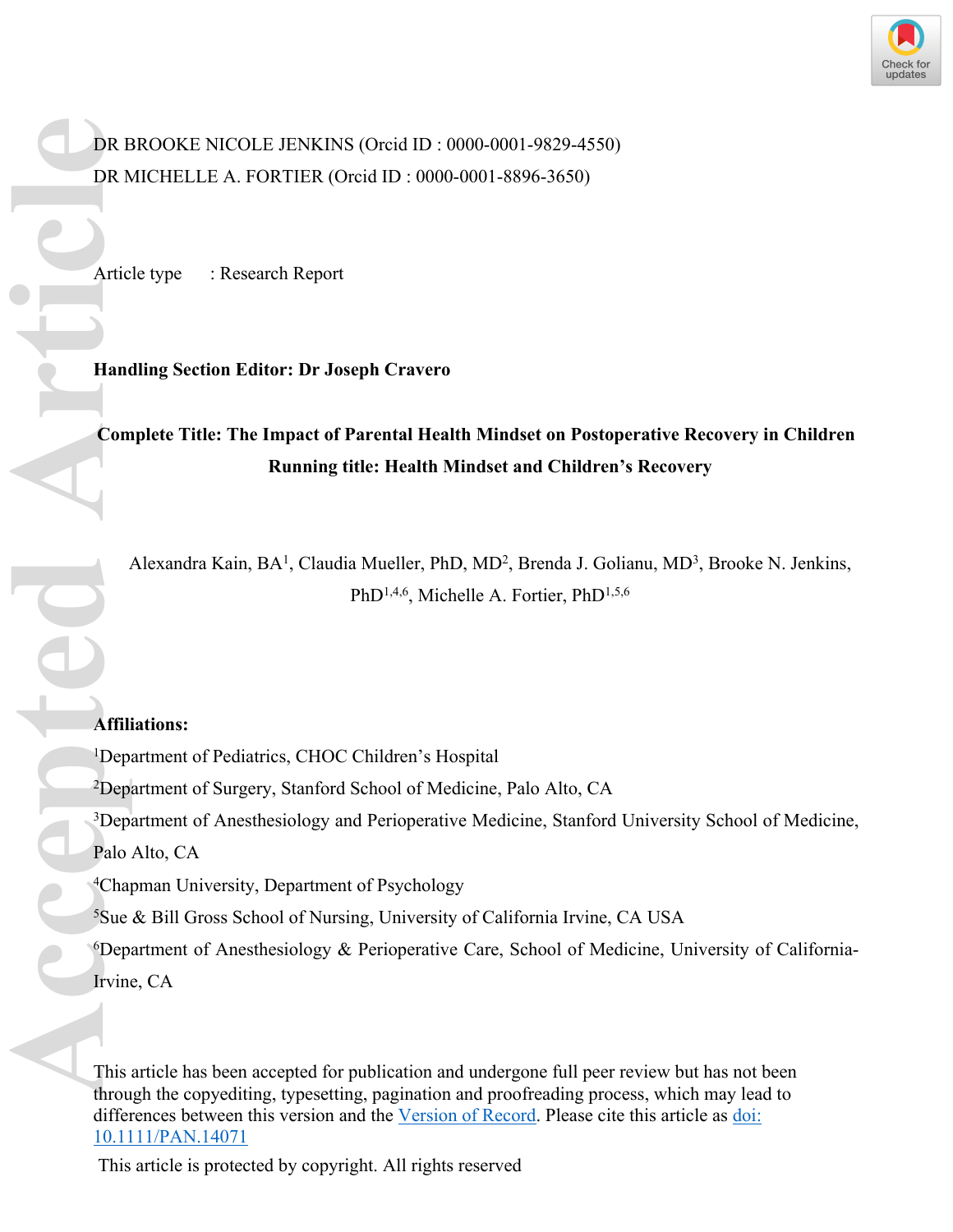**Corresponding Author:** Michelle A. Fortier, PhD**,** UCI Center on Stress and Health**,** 505 S. Main Street, Suite 940**,** Orange, CA 92868**,** [mfortier@uci.edu,](mailto:mfortier@uci.edu) (714) 456-2833

**Short title:** Mindset and Children's Surgical Recovery

**Financial Disclosure:** The authors have no financial relationships relevant to this article to disclose.

**Funding Statement**: This study was funded by the Eunice Kennedy Shriver National Institute of Child Health and Human Development (R01HD048935)

**Potential Conflicts of Interest:** The authors have no conflicts of interests relevant to this article to disclose.

**Clinical Trial Registration (if any):** Clinical Trials.gov ID: NCT01878747; <https://clinicaltrials.gov/ct2/show/NCT01878747>

**Data Sharing Statement**: Deidentified individual participant data will not be made available*.*

**Abbreviations:** RCT = randomized controlled trial, HBS = Health Beliefs Scale, T&A = tonsillectomy  $\&$  adenoidectomy, CHOC = Children's Hospital of Orange County, CHLA = Children's Hospital Los Angeles, CHC = Children's Hospital Colorado, PACU = post anesthesia care unit, MBSS = Miller Behavioral Style Scale, MAQ = Medication Attitudes Questionnaire, EAS-TS = Emotionality Activity Sociality Temperament Survey, STAI = State Trait Anxiety Inventory, PPPM = Parents' Postoperative Pain Measure, FPS-R = Faces Pain Scale-Revised, VRS = verbal rating scale,  $RI =$  Recovery Inventory,  $PSS =$  Perceived Stress Scale,  $SES =$  socioeconomic status. **Corr**<br>
Stree<br>
Shor<br>
Final<br>
Fund<br>
Child<br>
Poter<br>
disck<br>
Clini<br>
https:<br>
Data<br>
Abbr<br>
tonsil<br>
Child<br>
unit,<br>
Emot<br>
Parter<br>
Rund<br>
Rund<br>
Child<br>
unit,<br>
Emot<br>
Rund<br>
Emot<br>
Rund<br>
Rund<br>
Rund<br>
Rund<br>
Rund<br>
Rund<br>
Rund<br>
Rund<br>
Rund<br>
Rund<br>

**Key Words:** Child; Parents; Surgery; Recovery; Pain; Internal-External Control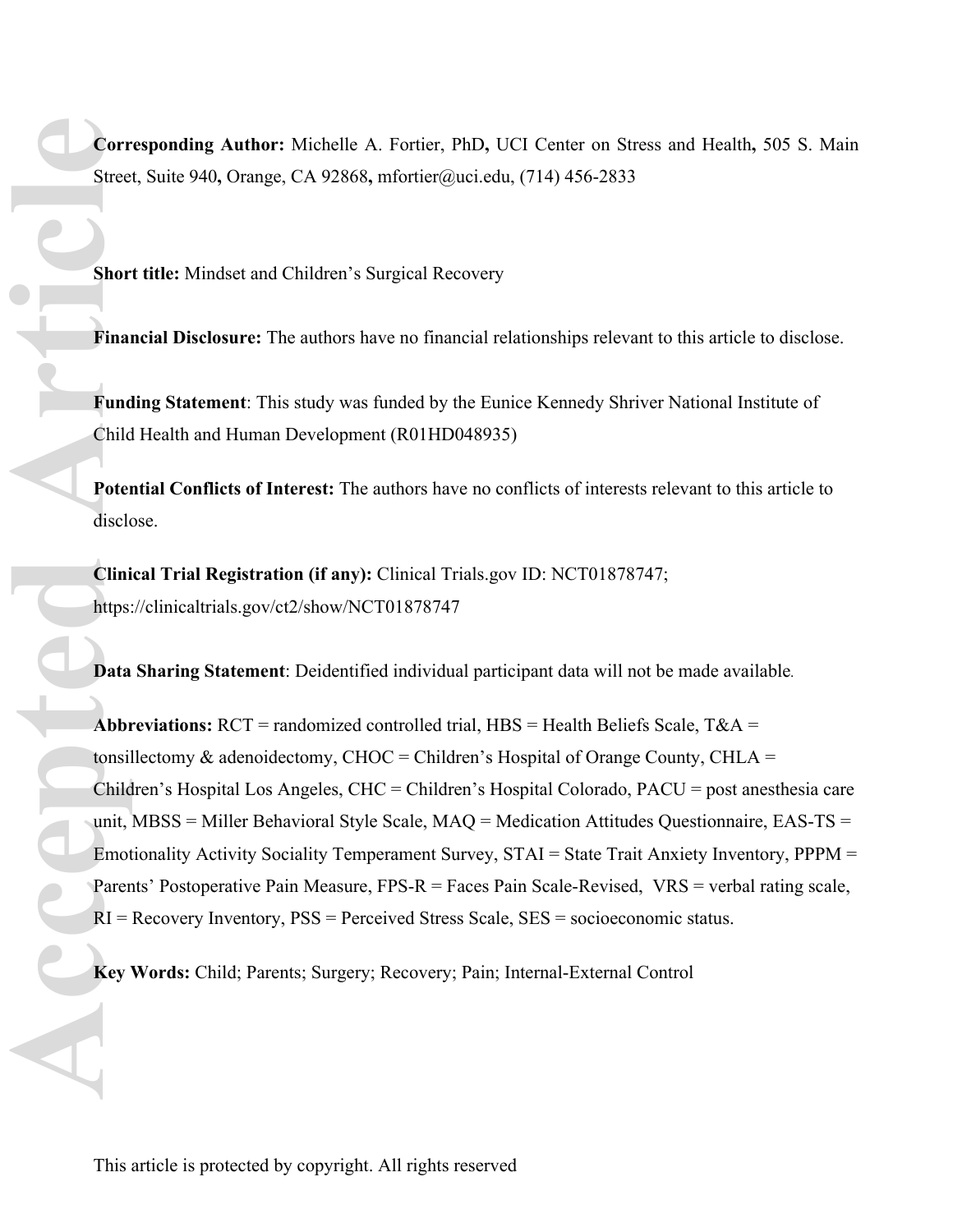### **Clinical Implications:**

### **a. What is already known about the topic**

There is a need to optimize children's surgical recovery. The concept of mindset, or one's beliefs about the ability to change consquences and outcomes, has been studied extensively in the educational space but not in the pediatric surgical space.

## **b. What new information this study adds**

We found that parent mindset affects their assessment and management of child's pain. The next step will be to to develop a clinical intervention that will be directed at changing parental mindset and thus enhancing children's surgical recovery.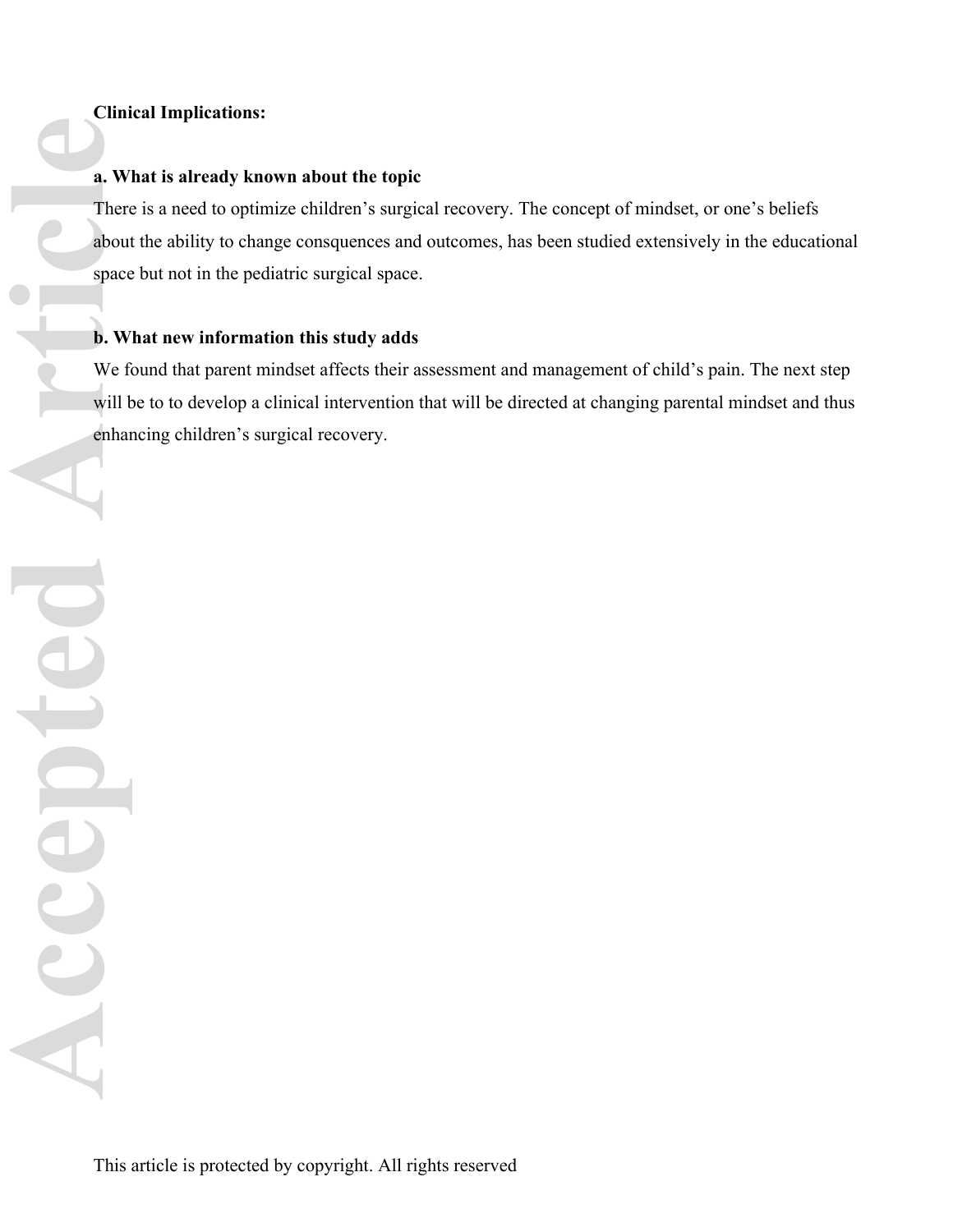**Abstract**

**Background:** Mindset, or one's beliefs about the ability to change one's outcomes, has been studied in the educational domain but not in surgical settings. The purpose of this study was to examine the role of parental health mindset on children's recovery.

**Methods:** Participants were part of a larger National Institutes of Health-funded trial that included 1470 children undergoing outpatient tonsillectomy and adenoidectomy. We used measures of parental coping style (Monitor Blunter Style Scale; MBSS) and medication attitudes (Medication Attitudes Questionnaire; MAQ) to validate the Health Beliefs Scale (HBS; Criterion validity, Cohen's kappa). HBS categorizes parents as having a *growth* mindset, or the belief that health can be changed, or a *fixed* mindset, which reflects the belief that individuals cannot change their health. Next, we identified demographic and personality variables (e.g., temperament, anxiety) as predictors for the HBS. Finally, we examined the relationship between the HBS with postoperative outcomes.

**Results**: Findings supported criterion validity of the HBS; Parents with a growth mindset reported seeking out more medical information (MBSS,  $7.15 \pm 3.32$  vs.  $6.22 \pm 3.38$ ,  $p < 0.001$ , CI = -1.387 to -0.471) and reported fewer misconceptions regarding analgesic use (MAQ, 22.11  $\pm$  4.09 vs. 21.41  $\pm$ 4.25,  $p = 0.035$ , CI = 0.046 to 1.229). In assessing outcomes we found that fixed-mindset parents rated their children's postoperative pain as more severe on days 1 (9.22  $\pm$  3.82 vs. 8.37  $\pm$  3.71, *p* = 0.007, CI = 0.234 to 1.459) and 3 (8.13  $\pm$  4.28 vs. 7.27  $\pm$  4.28,  $p = 0.007$ , CI = 0.094 to 1.638) and reported that their children received more doses of ibuprofen on postoperative day  $1$  (2.91  $\pm$  1.24 vs.  $2.44 \pm 1.44$ ,  $p = 0.041$ , CI = 0.089 to 0.848). There was no difference in children's self-reported pain scores between groups ( $p = 0.585$ ). **Back**<br>
in the<br>
role of<br>
Meth<br>
1470<br>
copin<br>
Ques<br>
HBS<br> *fixed*<br>
demc<br>
we ex<br>
Resu<br>
seeki<br>
0.471<br>
4.25,<br>
rated<br>
0.007<br>
repor<br>
2.44<br>
score<br>
Conception 2.44<br>
score<br>
Conception 2.45<br>
conception 2.44<br>
score<br>
Conception 2.44

**Conclusions:** These findings, coupled with recent mindset intervention studies in the educational space, suggest that parent mindset is an important target for clinical intervention in the context of children's surgical recovery.

This article is protected by copyright. All rights reserved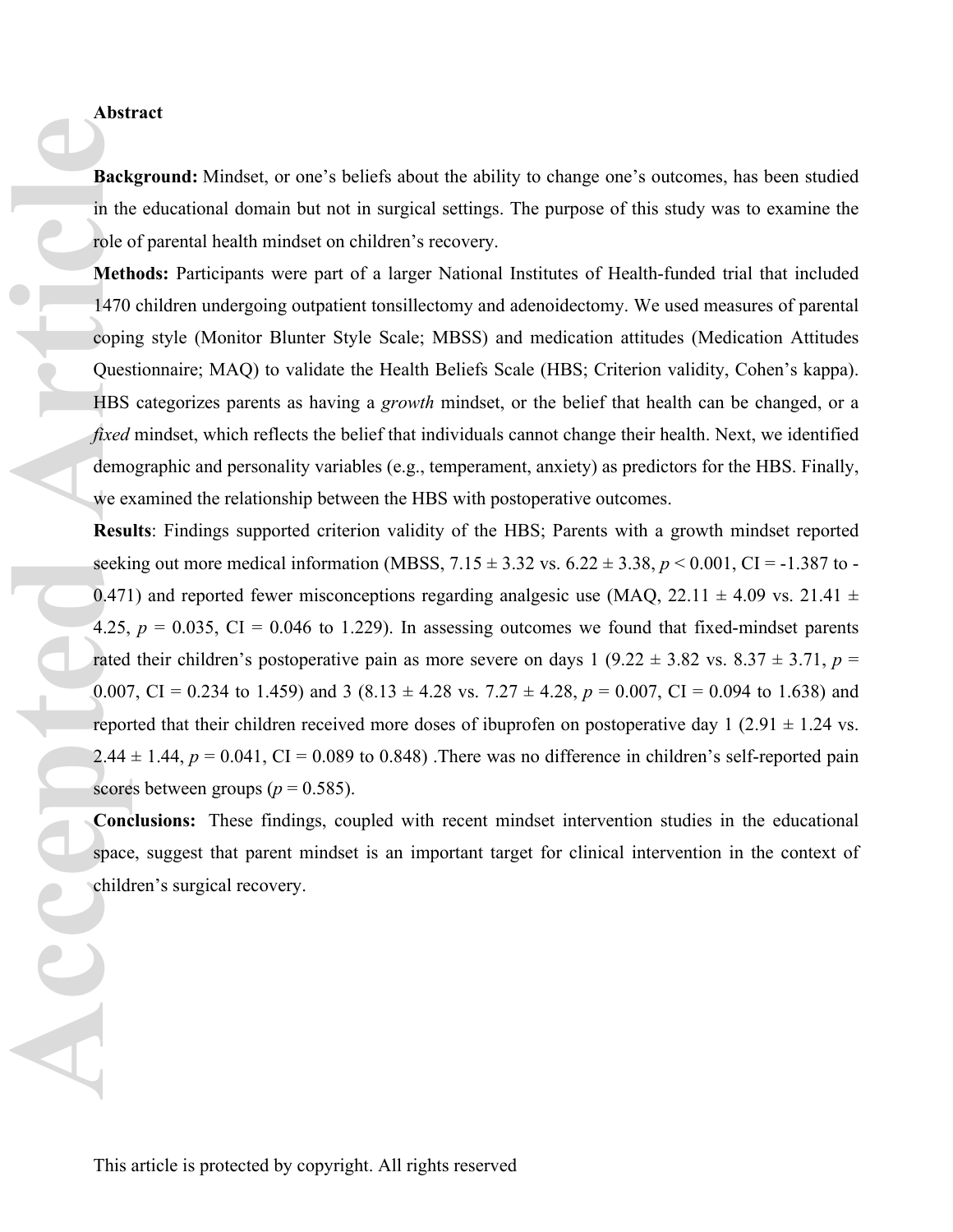## **Introduction**

Tonsillectomy and adenoidectomy (T&A) is one of the most common pediatric surgeries, with over half a million performed yearly<sup>1</sup>. Although determinants of recovery following T&A including anxiety and temperament have been extensively studied, there is a lack of understanding as to what mediates these and other recovery factors<sup>2-4</sup>. Determinants of children's recovery from T&A include both non-modifiable factors (e.g, temperament or medical history), and a number of modifiable factors such as (e.g. anxiety and coping skills) that are important targets of intervention that can improve surgical outcomes<sup>5</sup>. Thus, in order to optimize children's surgical recovery, focusing on identification and impact of new modifiable factors is necessary.

The concept of mindset, or one's beliefs about the ability to change consquences and outcomes, has been studied extensively in the educational space<sup>6</sup>. Two core mindsets have been identified: fixed, or the belief that one's skills and consquences are unchangeable, and growth, the belief that one's skills are malleable and that outcomes can be changed<sup>7</sup>. This concept has been largely studied in the educational domain where Carol Dweck's Implicit Theory of Intelligence Scale has been used to predict academic outcomes in students<sup>8</sup>. Accordingly, Dweck and colleagues have introduced a cost-effective intervention that successfully taught children how to change their mindset, which resulted in improvements in academic performance<sup>9,10</sup>. In fact, mindset has been proposed as an important concept in the context the health and well-being of children and adolescents $11$ .

More recently, mindset has been explored in the context of healthcare using the Health Beliefs Scale (HBS) developed by Mueller and Dweck. The HBS is an adaptation of the Implicit Theory of Intelligence Scale<sup>12</sup> and similarly categorizes parents as having either a fixed or growth mindset. The majority of the application of mindset in the domain of healthcare has focused on chronic conditions. However, a recent study examined how mindset may impact pain experience in adolescents following pectus excavatum repair, with results showing that adolescents who endorsed a growth mindset reported significantly less pain after surgery compared to those who endorsed a fixed mindset<sup>13</sup>. To date, the concept of mindset as assessed by the HBS has not been examined in parents of young children undergoing surgery. This is important given that for young children, parents are responsible for pain management following ambulatory surgery and because research by our group and others has **Accession Contracts** and interest and interest and interest and interest and interest and interest and interest and interest and interest and interest and interest and interest and interest and interest and interest and f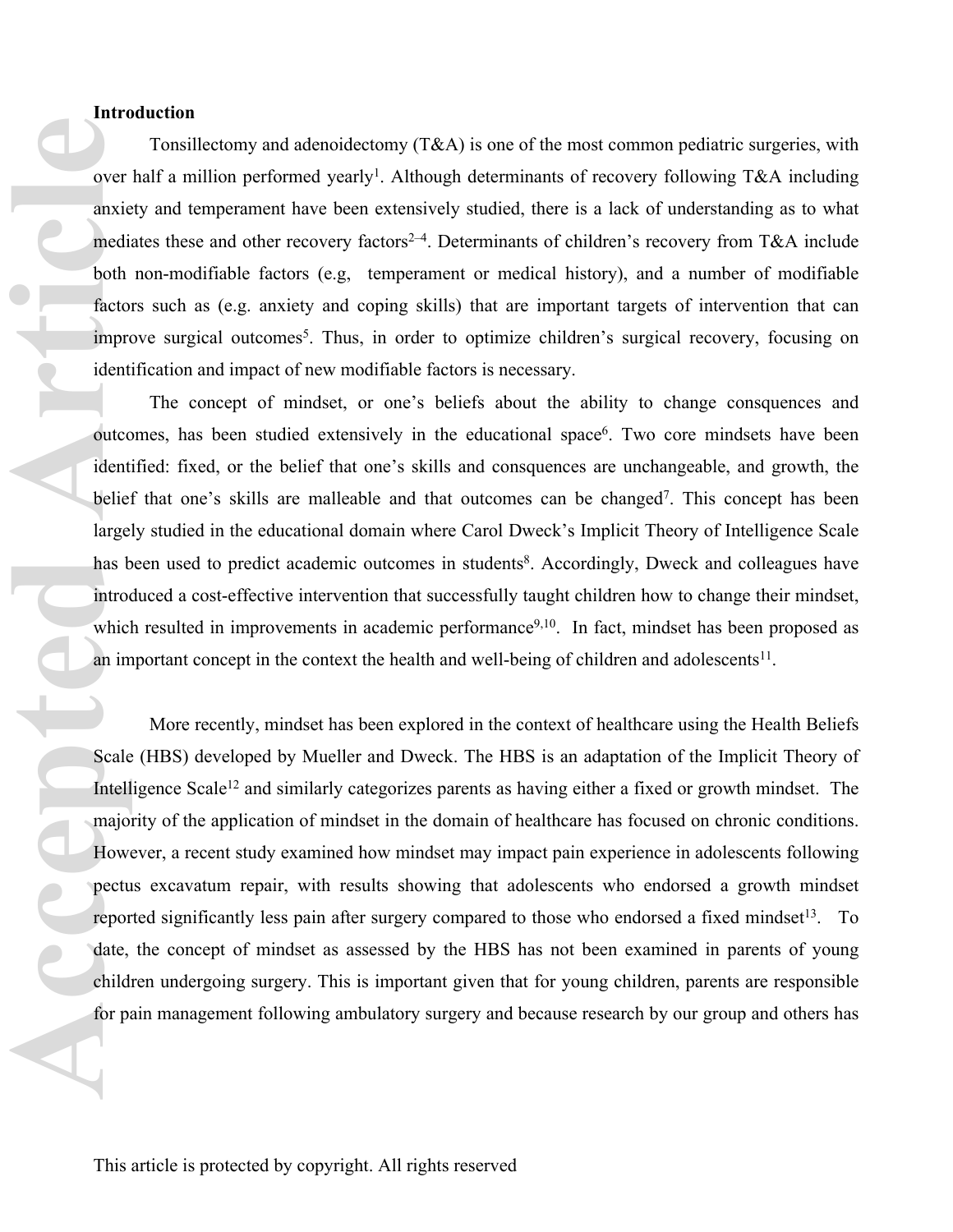demonstrated that parents provide suboptimal pain management in the home setting postoperatively14–16 .

Because Dweck and colleagues have shown that mindset is malleable, this concept can introduce a new type of behavioral intervention for parents of young children undergoing surgery. Thus, the overall goal of this paper is to examine the impact of parental health mindset on the posoperative recovery of children undergoing T&A. Although the HBS has been used in numerous studies in the domain of health where findings have consistently demonstrated that individuals who endorse a growth mindset also show more adaptive and positive health behaviors and health outcomes, formal validation of the scale has not yet been conducted. Consequently, although the goal of the present study was not to conduct formal validation, our first aim was to provide some initial support for the use of the HBS in the context of acute post-operative pain in children. Thus, we present data to support preliminary reliability and validity of the measure within the context of the overall study from which these data were drawn. Secondly, we aimed to examine pain and postoperative recovery in children as a function of parent health mindset. The primary outcome of this second aim was postoperative pain severity; secondary outcomes included physical recovery and analgesic administration by parents. We hypothesized that children of growth mindset parents would experience less pain and have better postoperative recovery as compared to children of fixed mindset parents.

**Accepted Articles**<br> **Accepted Articles**<br> **Accepted Articles**<br> **Accepted Articles**<br> **Accepted Articles**<br> **Accepted Articles**<br> **Accepted Articles**<br> **Accepted Articles**<br> **Accepted Articles**<br> **Accepted Articles**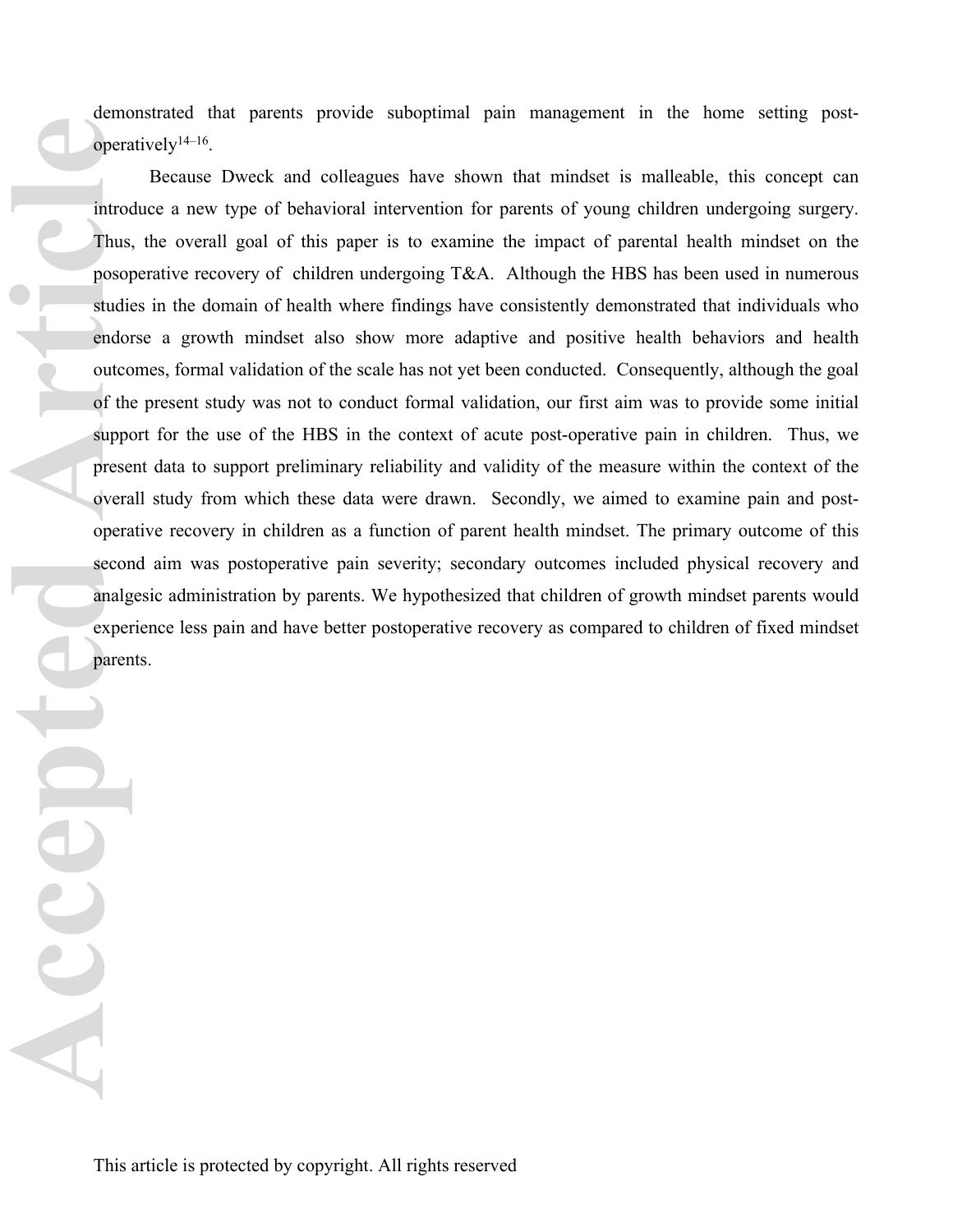#### **Patients and Methods**

#### **Participants**

Participants were part of a larger study funded by the Eunice Kennedy Shriver National Institute of Child Health and Human Development (R01HD048935) that included 1470 child-parent dyads undergoing outpatient T&A between the years of 2012-2017. Four hospitals participated: Children's Hospital Orange County, (CHOC) Children's Hospital Los Angeles (CHLA), Lucile Packard Children's Hospital (Stanford), and Children's Hospital Colorado (CHC). The sites were randomized to either be control (CHOC and CHLA) or intervention (Stanford and CHC) sites. The larger study was an effectiveness trial of a behavioral intervention to minimize children's preoperative anxiety. The study was conducted in two phases. The first phase (baseline) involved collecting all study measures from children and parents at all four sites prior to implementing the behavioral intervention. Then the two intervention sites received the behavioral program. The second phase involved collecting the same study measures from all four sites to examine how the intervention impacted the outcomes. Two intervention sites received the behavioral program. Thus, in order to ensure that the intervention was not a confounding variable in the present analysis, only data from the baseline phase (from all four sites) and the control sites (2-sites, baseline plus phase two data) were included in the analyses of this current manuscript  $(N = 1005)$ . Data analysis of the full baseline and post-intertention phases in all 4-sites to examine the impact of the intervention on the primary outcome of the larger study (children's perioperative anxiety) is in progress and will be presented in a separate manuscript. **Particlerist Instituted Article Contained Article Contained Article Contained Article Separate Contained Article Containing particle Containing particle Contained Containing particle Contained Containing particle Containe** 

Data from this study were drawn from a larger National Institutes of Health-funded study designed to examine the impact of a healthcare provider behavioral training on children's postoperative anxiety following T&A. Several publications have resulted from the larger study, including an examination of acculturation on children's pre-operative anxiety<sup>17</sup>, parent/child agreement in ratings of children's post-operative pain severity at home following T&A  $^{18}$ , factors associated with patient experience following T&A<sup>19</sup>, and a descriptive report on clinical and behavioral recovery in children after  $T\&A^{20}$ . The data presented here have not previously been reported.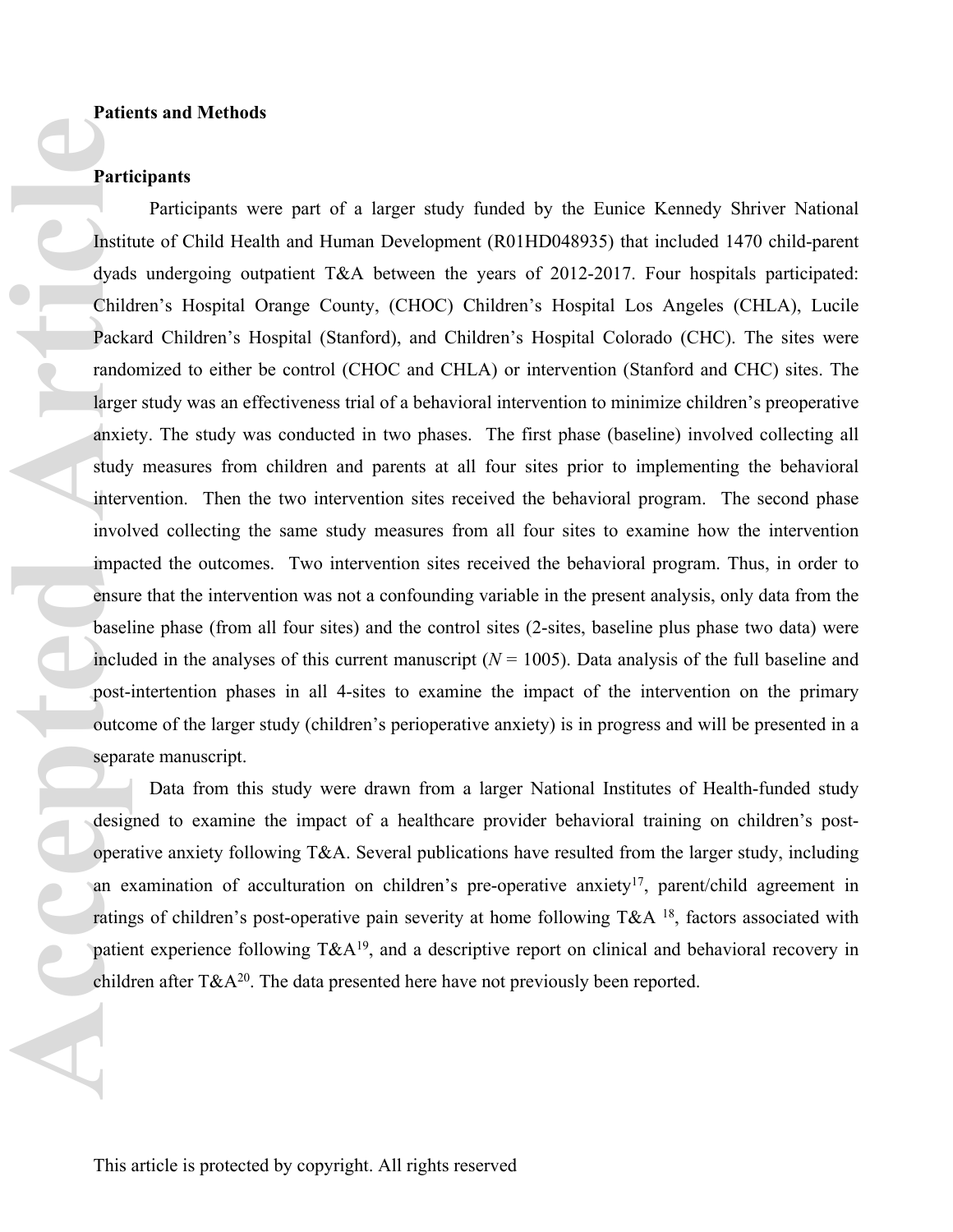Children in the present study were between the ages of 2-15 years and American Society of Anesthesiologists Physical Status Classification I-III. Exclusion criteria included developmental delay, severe obstructive sleep apnea, or premature birth. The study was approved by the Institutional Review Board at each site and all dyads provided informed consent/assent. Children ages 4-15 years provided self-report of postoperative pain severity using both the Faces Pain Scale-Revised and a verbal rating scale of pain severity each day of the study (see Measures section); all other measures included in the present study were parent-report.

#### **Data Collection**

In this cross sectional approach, eligible participants were consented on the day of surgery by a research associate fluent in both Spanish and English and parents completed demographic and behavioral baseline data in the preoperative holding area. All measures and study materials were available in both Spanish and English and parents completed forms in the language of their choice. Children's intraoperative and postoperative pain was treated according to hospital protocol and parents were provided with questionnaires to assess pain and recovery at home prior to undergoing surgery. Postoperative data were collected on days 1-3, 7, and 14 after surgery; only data from days 1-3 are presented in the current manuscript. Data were collected by parents via telephone on each of the postoperative days and parents were also provided prepaid envelopes to return study measures by mail. Parents and children completed measures once per day at the end of the day. Anes<br>
delay<br>
Revis<br>
provi<br>
verba<br>
inclue<br>
Data<br> **Anes**<br>
Revis<br>
provi<br>
verba<br> **Data**<br>
a res<br>
behav<br>
avails<br>
Child<br>
paren<br>
surge<br>
1-3 a<br>
the p<br>
mail.<br>
Meas<br>
educa<br>
Cons<br>
rangi<br>
mail.<br>
Meas<br>
educa<br>
duca<br>
duca<br>
duca<br>
duca<br>
duc

#### **Measures**

*Demographics*. Demographic information included age, ethnicity, household income, education, marital status, primary language spoken, and the Hollingshead Index of Social Position.<sup>21</sup>

#### **Construct of Mindset**

*Health Beliefs Scale (HBS).*<sup>22</sup> The HBS contains three items utilizing a Likert-type scale ranging from 1 (strongly agree) to 6 (strongly disagree). Parents are classified as fixed or growth mindset based the following statements: "Your body has a certain amount of health, and you really can't do much to change it", "Your health is something about you that you can't change very much", and "You can try to make yourself feel better, but you can't really change your basic health". The average of all items is taken, and scores below four represent a fixed mindset, whereas scores of four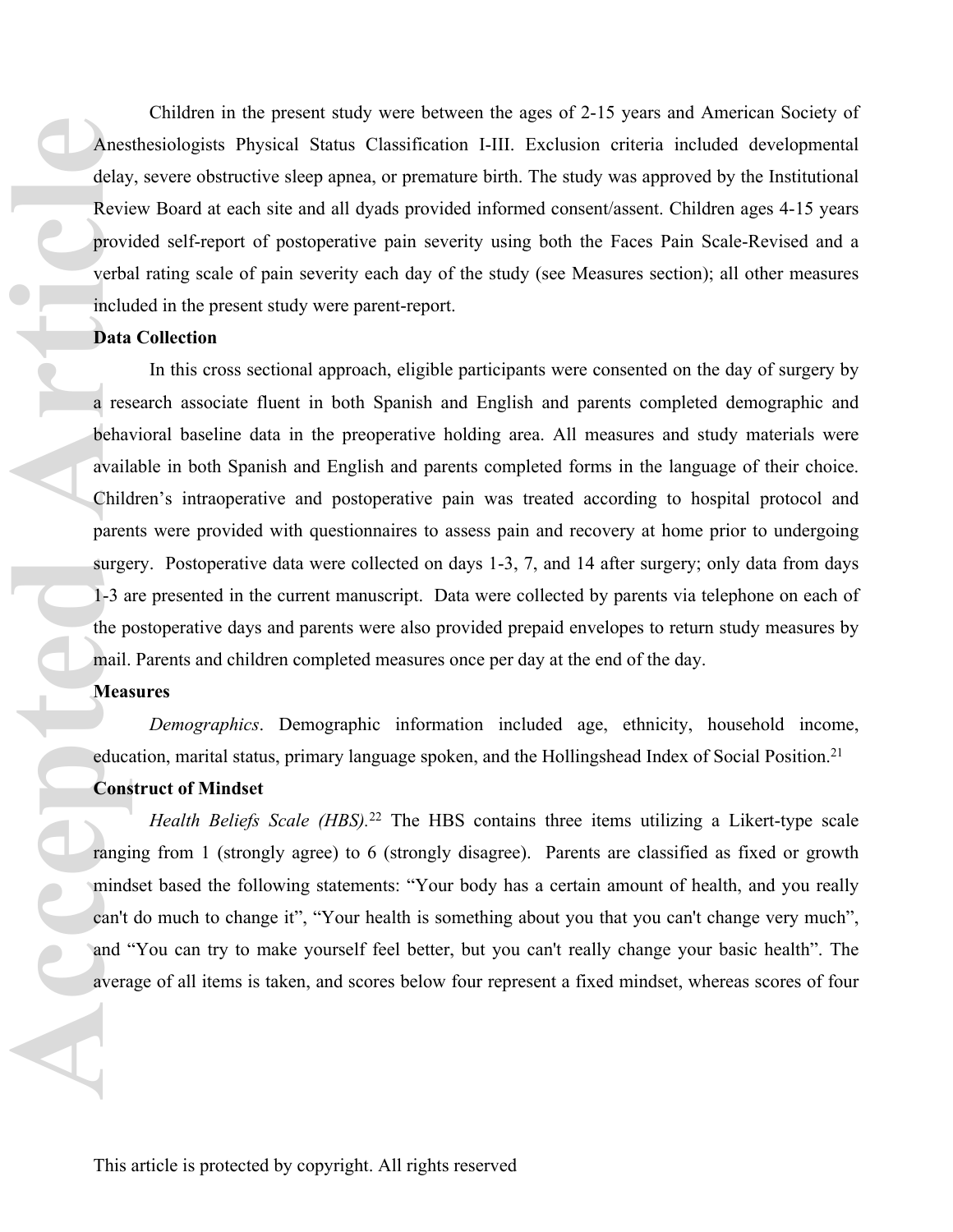and above represent a growth mindset. The HBS and scoring protocol were adapted from the Implicit Theory of Intelligence Scale<sup>22</sup>.

#### **Validation Measures**

*Miller Behavioral Style Scale (MBSS).*<sup>23</sup> The MBSS asks participants to respond to four stress inducing scenarios and provides two coping scores: monitor and blunter. High monitoring scores reflect information seeking behavior and high blunter scores reflect avoidance of medical information. The MBSS has strong internal consistency and validity<sup>23</sup>.

*Medication Attitudes Questionnaire (MAQ).*<sup>24</sup> The 27-item MAQ assesses parental attitudes towards administering analgesic medication to children on a 1-7 Likert-type scale ranging from strongly disagree to strongly agree<sup>25</sup>. The MAQ is comprised of three subscales: appropriate use (e.g., knowledge of appropriate use of analgesics), fear of side effects (e.g., misconceptions regarding analgesic side effects), and avoidance (e.g., beliefs that analgesics should be avoided) and has strong validity and reliability<sup>24</sup>. Theo<br>
Valid<br>
induc<br>
reflect<br>
The P<br>
towar<br>
stron;<br>
know<br>
analg<br>
valid<br>
Pred<br>
stron;<br>
answ<br>
socia<br>
(situa<br>
findin<br>
using<br>
were<br>
were<br>
were<br>
town<br>
induced Stron;<br>
stron;<br>
stron;<br>
stron;<br>
stron;<br>
stron;<br>
stron;<br>
stron;<br>
stron

#### **Predictor Measures of Health Mindset**

*Emotionality Activity Sociality Temperament Survey (EAS-TS).*<sup>26</sup> The EAS-TS, which has strong psychometric properties, was used to measure parental report of child temperament<sup>27</sup>. Parents answer 20 statements on a 1-5 Likert-type scale in the following categories: emotionality, activity, sociality, and shyness $26$ .

*State-Trait Anxiety Inventory (STAI).*<sup>28</sup> The STAI was used to measure a parent-report of state (situational) and trait (baseline) anxiety, with higher scores indicating increased anxiety. Previous findings have found the STAI to have high internal consistency and validity<sup>28</sup>.

*Parental satisfaction.*<sup>29</sup> Parental satisfaction with children's surgical experience was measured using a 21-item survey which has been shown to be valid and reliable in previous studies<sup>30</sup>. Responses were provided using a 5-point Likert-type scale ranging from "strongly disagree" to "strongly agree," with total scores ranging from 0-100.<sup>29</sup>

*Perceived Stress Scale (PSS).*<sup>31</sup> The PSS was used to determine parent-report of perceived stress. The 14-item measure has good psychometric properties and utilizes a 0-4 Likert-type scale ranging from "never" to "very often"<sup>31</sup>. Higher scores reflect higher perceived stress.

**Outcome Measures of Postoperative Recovery**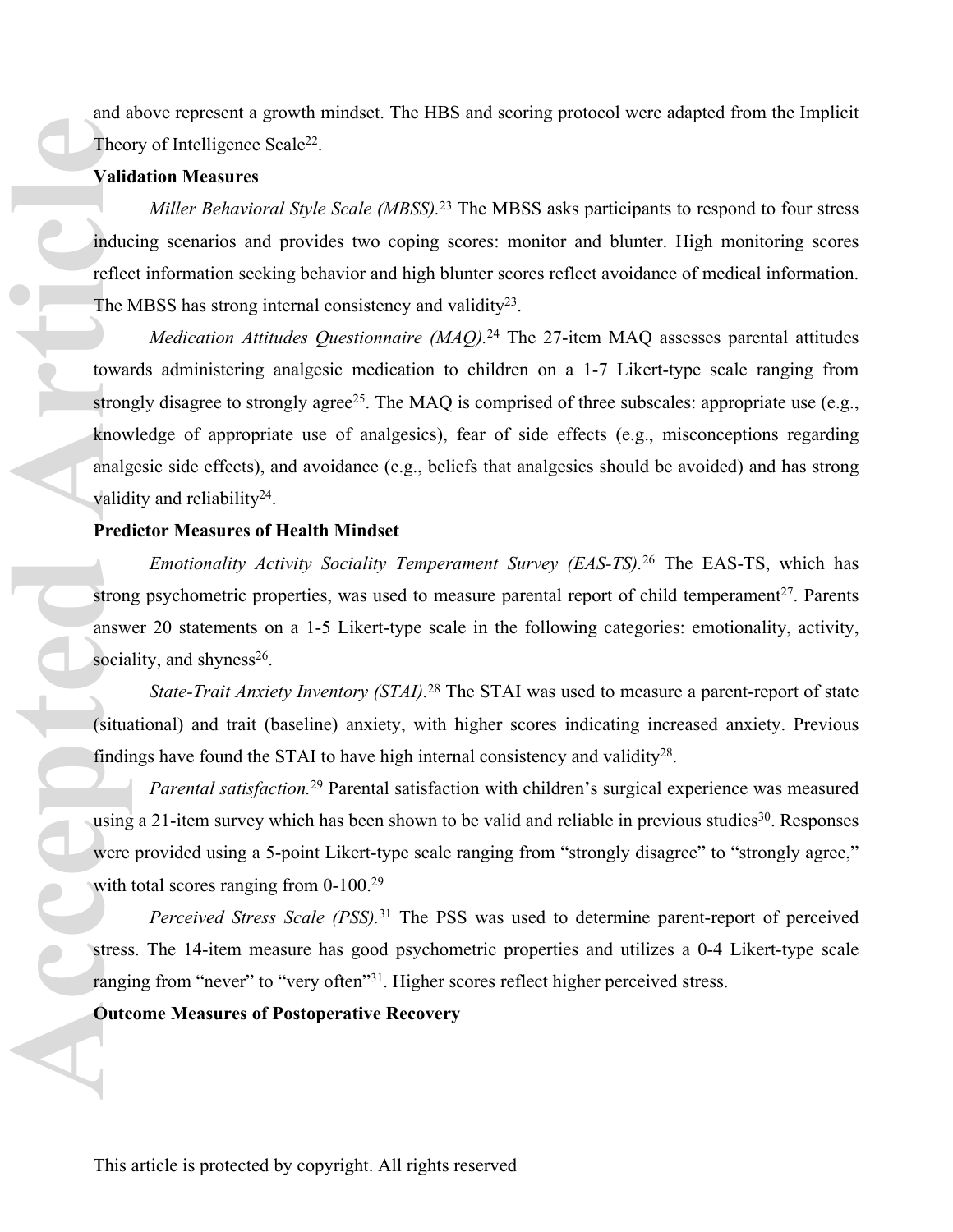*Parents' Postoperative Pain Measure (PPPM).*<sup>32,33</sup> The PPPM was used to assess parentreport of child pain following surgery. The PPPM is a series of 15 yes or no questions to assess a child's behavior changes after being discharged from the hospital (e.g. "Does your child whine or complain more than usual?"). The PPPM has demonstrated good psychometric properties $32,33$ . Parents completed the PPPM for all children in this study.

*Faces Pain Scale-Revised (FPS-R).*34,35 The FPS-R has been shown to be a good indicator of child pain severity in previous studies.<sup>34,35</sup> This measure uses six unique facial expressions to assess the intensity of pain that a child between the ages of 4-18 is experiencing. The facial expressions range from "no pain" to "the most pain possible." Children ages 4-15 in the present study completed the FPS-R.

*Verbal Rating Scale (VRS).*<sup>36</sup> The VRS asks a child to define the intensity of their pain as one of four categories: None, mild, moderate, or severe pain. Previous manuscripts have supported the validity and reliability of the VRS.<sup>36</sup> Children ages 4-15 in the present study completed the FPS-R.

*Recovery Inventory (RI).*<sup>37</sup> The RI is a 5-item, Likert-type scale that asks parents to rate their child's sleep, appetite, strength and energy, self-assistance, and movement after surgery with higher scores reflective of better recovery. The RI has previously proven to be an excellent self-report measure of recovery<sup>2</sup>.

#### **Statistical Analysis**

#### *HBS Reliability & Validity Analysis*

*Reliability*. Cohen's kappa was used to examine test-retest reliability of the HBS by examining agreement between parental scores at two time points – on the day of surgery in the preoperative room and on first postoperative day at home. Cohen's kappa values range from -1 to +1 where values greater than 0.70 are generally considered to reflect substantial to excellent agreement.<sup>38</sup>

*Criterion Validity*. Criterion validity reflects the extent to which a measure is associated with a particular outcome. We examined the concurrent validity (a subtype of criterion validity) of the HBS with two theoretically associated outcomes: coping style (MBSS) and attitudes regarding medication use in children (MAQ). Because evidence from the academic achievement literature suggests that growth mindset individuals tend to seek out challenging tasks whereas fixed mindset individuals avoid difficult experiences, we hypothesized that parents with a growth mindset would score higher **Preport**<br>
Competion competion<br>
Competion child<br>
the interaction child<br>
child<br>
child<br>
score<br>
meas<br>
Statistics<br>
HBS<br>
agree<br>
competition competition competition<br>
predict<br>
partic with<br>
use interaction<br>
avoid<br>
avoid<br>
avoid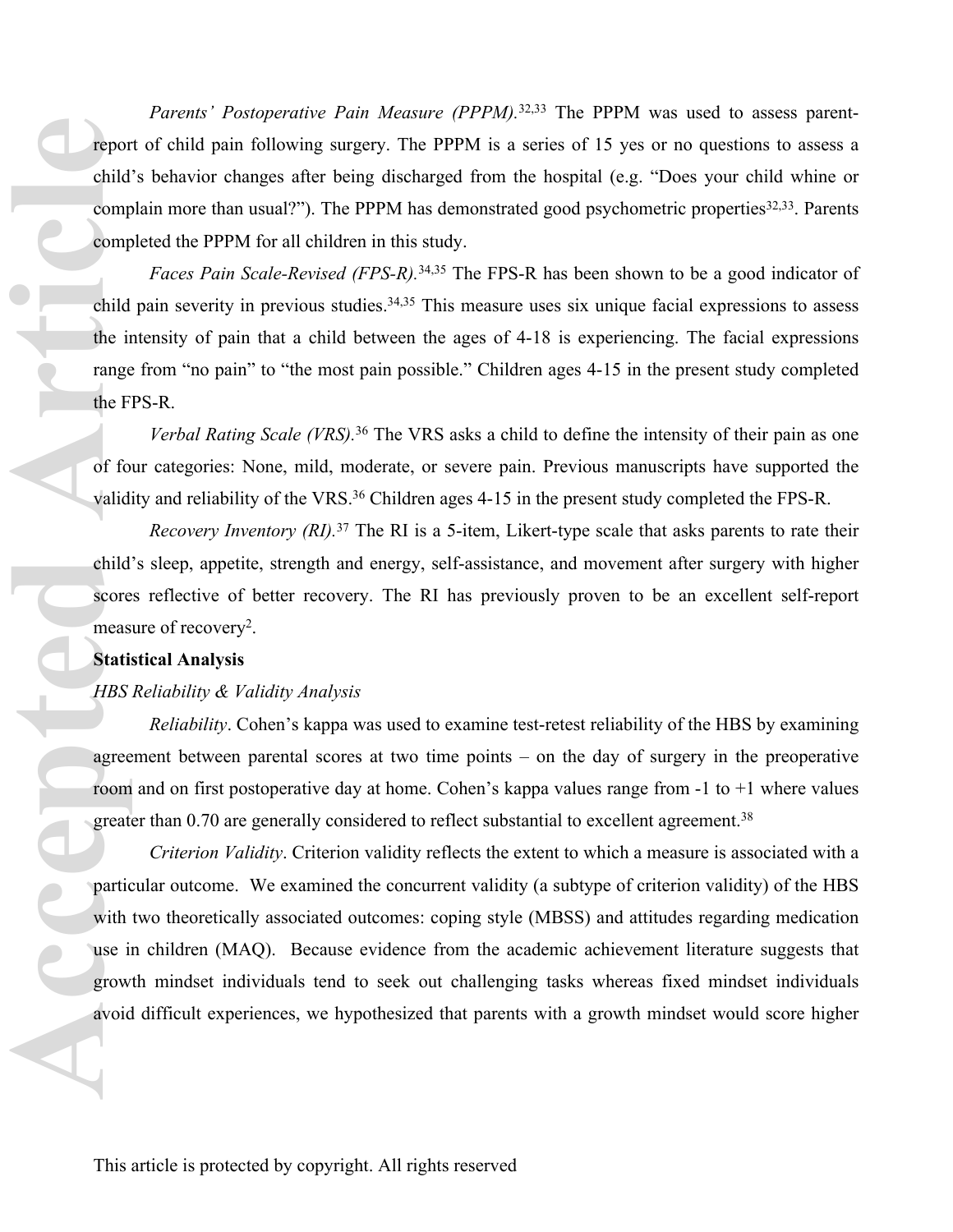on the monitor scale (i.e., seek out health-related information) of the MBSS compared to parents with fixed mindsets. In addition, we predicted that parents with a fixed mindset would have higher blunter scores (avoid medical information) compared to growth mindset parents. In terms of medication attitudes, we hypothesized that fixed mindset parents would report higher misconceptions regarding analgesic use for children (consistent with avoidance of medical information - fear of side effects, avoidance) compared to growth mindset parents and that growth mindset parents would report higher scores on the appropriate use of analgesics subscale (consistent with information seeking) compared to fixed mindset parents.

#### *Predictors of Mindset Score*

Next, we aimed to examine factors that may be associated with mindset by examining associations with participant demographic and baseline characteristics. Specifically, we examined child temperament (EAS-TS); parent anxiety (STAI), stress (PSS), ethnicity, education, socioeconomic status (SES; Hollingshead Index of Social Position), and parent-reported satisfaction as predictors of mindset. Categorical variables (ethnicity) were examined using chi-square analyses and continuous variables (EAS-TS, STAI, education, Hollingshead, and satisfaction) were examined using independent samples t-tests. Because Dweck originally proposed that the concept of mindset should cut across SES and related demographic variables<sup>39</sup>, our analysis of potential predictors of mindset was exploratory in nature. Nonetheless, because of the dramatic expansion in the concept of mindset in the academic setting the past decade and the evidence that mindset is malleable<sup>40</sup>, our goal was to determine whether factors such as educational background might be associated with mindset. Fixed<br>
score<br>
attitu<br>
analg<br>
avoid<br>
score<br>
to fix<br> *Predi*<br>
assoc<br>
child<br>
socio<br>
as pro<br>
and c<br>
using<br>
shoul<br>
mind<br>
mind<br>
mind<br>
mind<br>
mind<br>
mind<br>
mind<br>
parent<br>
(grow<br>
(PPP)<br>
acta<br>
assoc<br>
child<br>
mind<br>
mind<br>
parent<br>
grow<br>
(P

## *Mindset as a Predictor of Postoperative Recovery in Children*

Finally, we aimed to examine children's postoperative pain and recovery as a function of parental mindset. Specifically, conducted independent samples t-tests to examine group differences (growth vs. fixed mindset) in parent- and child-report of children's postoperative pain severity (PPPM, FPS-R, VRS), children's physical recovery (RI), and doses of analgesics (ibuprofen and acetaminophen) administered at home on postoperative days 1, 3, and 7. In addition to t-tests to examine mean PPPM scores, we also categorized scores on the PPPM as clinically significant (>5) or not clinically significant  $(5)$  and chi-square analyses were conducted to examine whether the proportion of parents who rated pain as clinically significant varied as a function of fixed versus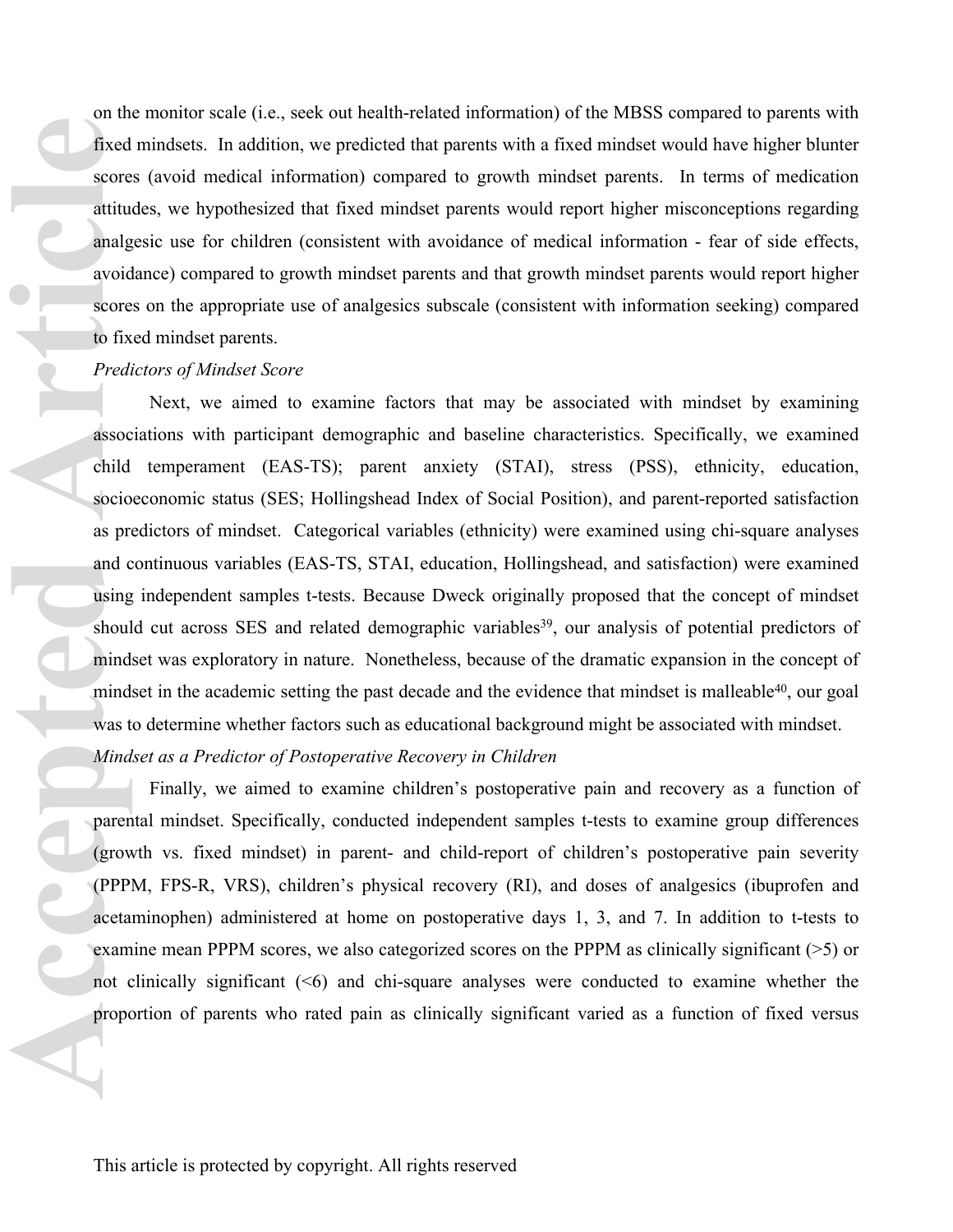growth mindset. We predicted that parents with a growth mindset would be more proactive regarding management of postoperative pain and therefore would administer greater number of doses of analgesics and that such children would experience lower pain severity and better recovery.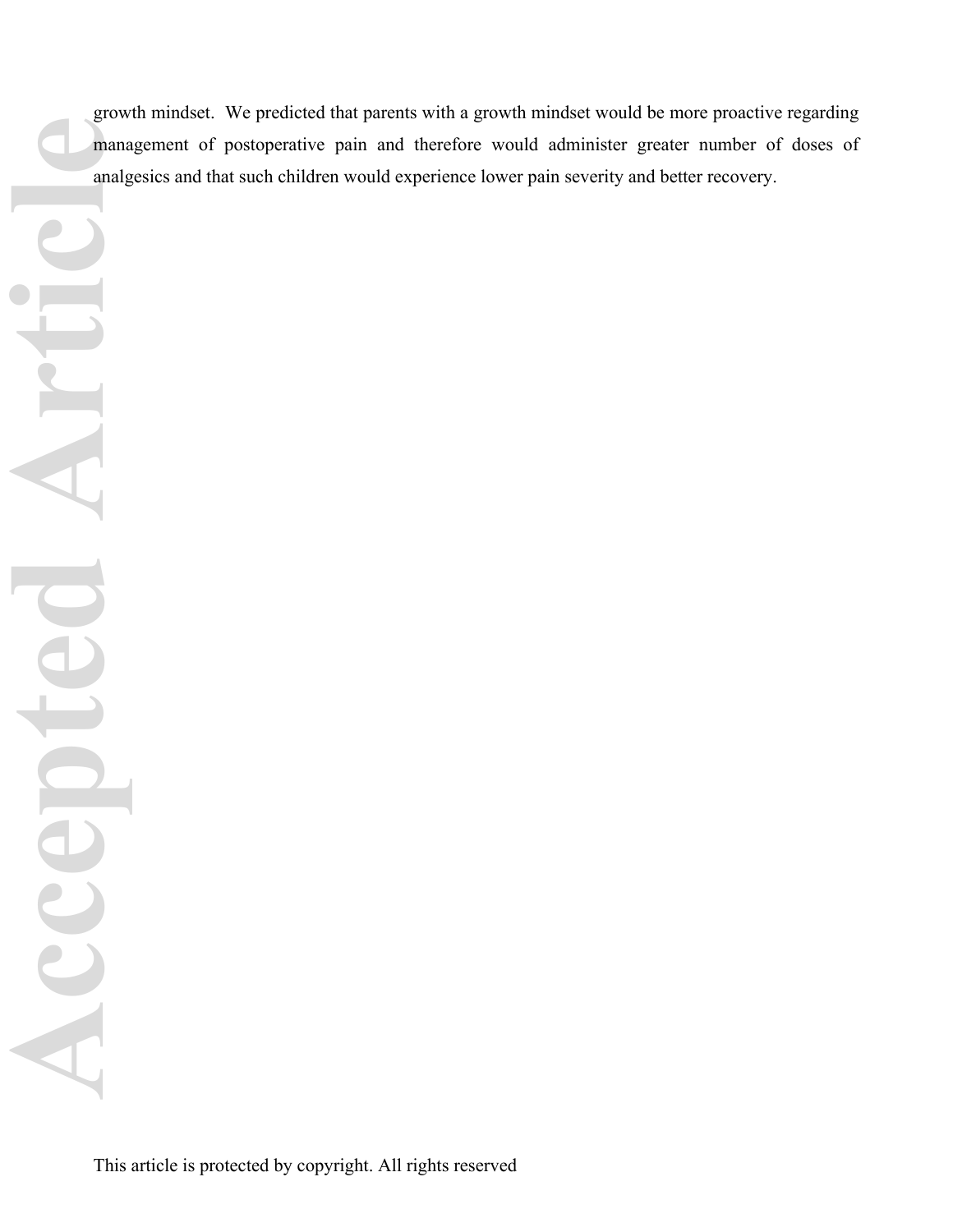## **Results**

#### *Participants*

Of the 1146 participants who participated at the two control sites (CHOC and CHLA) and the baseline phase of the two intervention sites (Stanford and CHC), 1005 completed the HBS. Across the four study sites, there was an average lost-to-follow up of 9.5% of participants for postoperative data. Demographic data for the 1005 parent-child dyads can be found in Table 1. Children were on average  $6.37 \pm 2.97$  years of age and slightly over half (515, 51.2%) were male. Most children (560, 56.2%) were Hispanic/Latino. The primary parent language was English (912, 69.2%), followed by Spanish (363, 27.5%). Additional demographic characteristics are reported in Table 1.

## *Reliability and Validity of the Health Beliefs Scale*

*Test Re-Test Reliability*. Cohen's kappa derived from examination of agreement at the two HBS assessment points was 0.726, above the agreement threshold of 0.70<sup>41</sup>.

*Validity*. Criterion validity was assessed by comparing the HBS to the MBSS and MAQ, with both demonstrating significant results using independent samples t-test (Table 2). As predicted, individuals classified as having a growth mindset reported significantly higher monitor scores compared to individuals classified as having a fixed mindset  $(7.15 \pm 3.32 \text{ vs. } 6.22 \pm 3.38, p \le 0.001)$ . No differences were found in blunter scores between groups  $(3.29 \pm 2.34 \text{ vs. } 3.20 \pm 1.96, p = 0.596$ . For the subscales of the MAQ, parents with a fixed mindset reported higher scores on the avoidance  $(28.36 \pm 7.90 \text{ vs. } 24.49 \pm 8.25, p < 0.001)$  and fear of side effects  $(22.11 \pm 4.09 \text{ vs. } 21.41 \pm 4.25, p =$ 0.035) subscales compared to parents with growth mindsets. No significant differences were found on the appropriate use subscale  $(18.50 \pm 4.65 \text{ vs. } 18.97 \pm 4.26, p = 0.127)$ . Particles basel<br>
basel<br>
four s<br>
Demo<br>
6.37<br>
were<br>
(363, Relia<br>
HBS<br>
both indiv<br>
comp<br>
No d<br>
For tl<br>
(28.3<br>
0.035<br>
the ap<br>
Paren<br>
mind<br>
0.8<br>
s<br>
s<br>
comp<br>
No d<br>
For tl<br>
28.3<br>
mind<br>
28.3<br>
the applicance of the applement<br>
mind<br>

#### *Parent and Child Predictors of Mindset*

Table 3 illustrates results of analyses of predictors of parent mindset. Children of growth mindset parents were rated as less emotional  $(2.61 \pm 0.89 \text{ vs. } 2.84 \pm 0.86, p = 0.001 \text{ less} \text{ sky } (2.38 \pm 0.001 \text{ s})$ 0.80 vs. 2.66  $\pm$  0.76,  $p =$  <0.001), more active (4.19  $\pm$  0.66 vs. 4.01  $\pm$  0.75,  $p =$  <0.001), and more social  $(3.697 \pm 0.62 \text{ vs. } 3.54 \pm 0.71, p = 0.001)$ compared to children of fixed mindset parents. In terms of parental predictors, parents who were Hispanic/Latino were more likely to report a fixed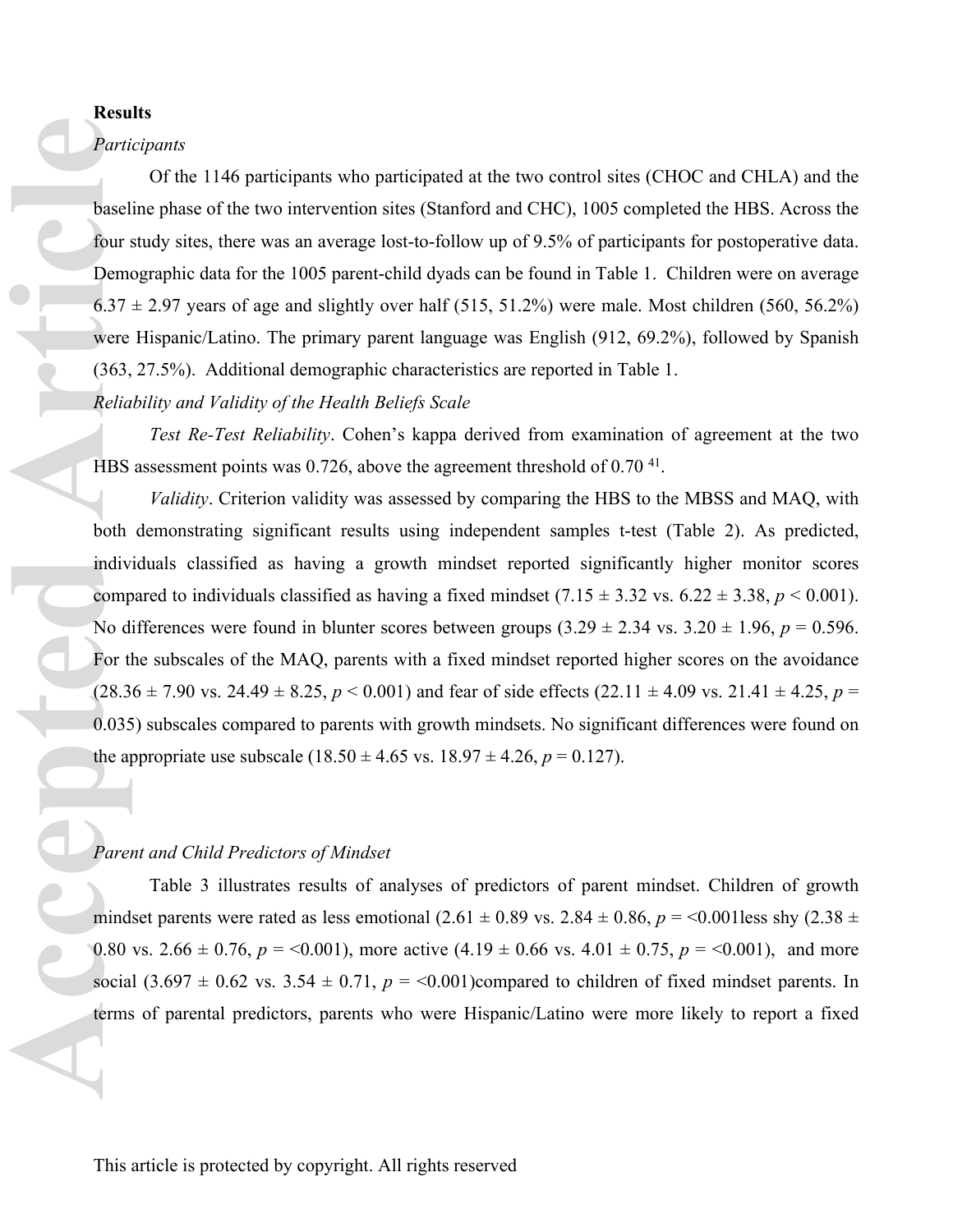mindset compared to parents who were non-Hispanic/Latino  $(3.9\% \text{ vs. } 16.5\%, p \le 0.001)$ . Growth mindset parents reported greater years of education  $(14.48 \pm 3.27 \text{ vs. } 12.18 \pm 3.49, p < 0.001)$ , lower Hollingshead Index scores (43.74  $\pm$  19.29 vs. 54.7  $\pm$  17.44,  $p < 0.001$ ), lower stress (19.28  $\pm$  7.52 vs.  $22.20 \pm 7.46$ ,  $p < 0.001$ ), and lower trait (34.80  $\pm$  7.89 vs. 37.43  $\pm$  8.62,  $p < 0.001$ ) and state (39.57  $\pm$ 10.49 vs.  $41.48 \pm 9.98$ ,  $p = 0.010$ ) anxiety compared with fixed mindset parents. In addition, growth mindset parents were more satisfied with their children's surgical care compared with fixed mindset parents  $(92.33 \pm 8.45 \text{ vs. } 90.21 \pm 9.92, p = 0.027)$ .

#### *Outcomes of Mindset: Children's Surgical Pain and Recovery*

Children's postoperative pain and recovery outcomes are presented in Table 4. Growth mindset parents rated their children as experiencing significantly less pain on days  $1 (8.37 \pm 3.71 \text{ vs.})$  $9.22 \pm 3.82$ ,  $p = 0.007$  ) and 3 (7.27  $\pm$  4.28 vs. 8.13  $\pm$  4.28,  $p = 0.007$ ) compared to fixed mindset parents but no differences were found in the child self-reported pain variables ( $p = 0.585$ ). Chi-square analyses of the clinically significant vs. not clinically significant PPPM scores were not significant for each of the postoperative days ( $p = 0.695$ ,  $p = 0.101$ , and  $p = 0.592$  for days 1, 3, and 7, respectively, Table 4). Children of parents with growth mind set were given higher postoperative RI scores on postoperative days 1 (16.42  $\pm$  5.03 vs. 15.54  $\pm$  4.87, *p* = 0.035) and 7 (20.81  $\pm$  5.26 vs. 19.77  $\pm$  5.12, *p*  $= 0.017$ ) compared to children of fixed mindset parents. The trend in recovery scores was similar on day 3, but not statistically significant ( $p = 0.087$ ). Finally, children of fixed mindset parents received more doses of ibuprofen on postoperative day 1 (2.91  $\pm$  1.24 vs. 2.44  $\pm$  1.44,  $p = 0.041$ ) compared to children of growth mindset parents. No significant differences were found in analgesic administration on any other day for ibuprofen or acetaminophen (*p-*values for acetaminophen on postoperative days  $1-3 = 0.066, 0.803,$  and 0.917, respectively; *p*-values for ibuprofen on days  $2-3 = 0.343$  and 0.391, respectively). mind<br>
Holli<br>
22.20<br>
10.49<br>
mind<br>
paren<br>
Outce<br>
mind<br>
9.22<br>
paren<br>
analy<br>
each<br>
Table<br>
posto<br>
= 0.0<br>
day 3<br>
more<br>
child<br>
on an<br>
1-3<br>
respect to the line of the state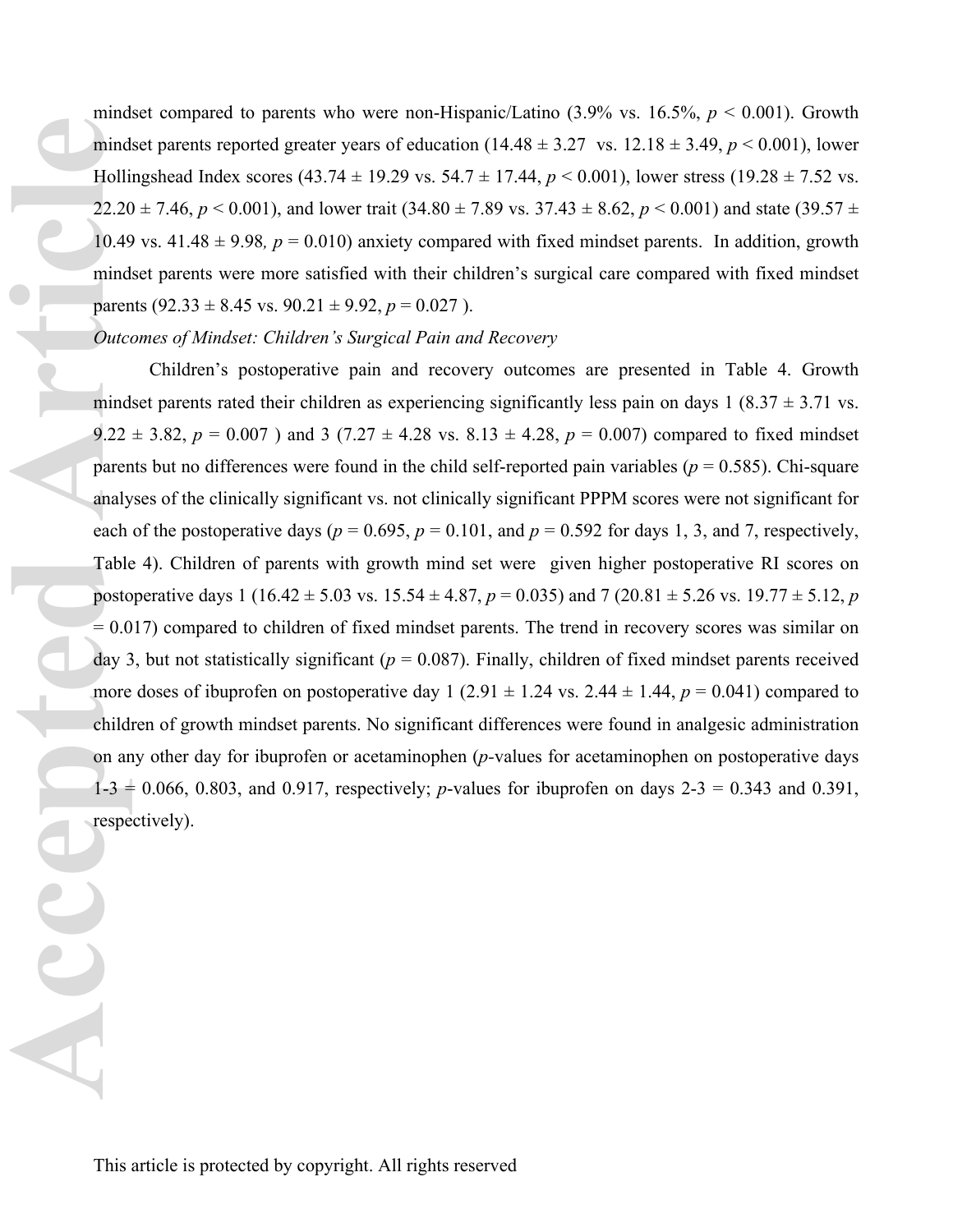#### **Discussion**

Under the conditions of study, we found that parental health mindset had a statistically significant impact on the recovery of children undergoing T&A. This impact, however, was of limited clinical significance. Parents who reported a fixed mindset of health, or the belief that health cannot be changed, reported their children as suffering from more pain and their children recived higher dosages of analgesics compared to parents who reported a growth mindset. Interestingly, children did not report differences in pain; instead, it was the parents' perceptions of children's pain that were influenced by their views of health and its malleability. In addition, we found that children of parents with growth mindsets had improved recovery scores within the first week after surgery compared to children of fixed mindset parents. Finally, we found that parents classified as having a growth mindset reported significantly higher monitor scores in our coping tool compared to individuals classified as having a fixed mindset. This validation of a new way of assessing tendencies in parents of surgical patients is novel and worthwhile*.* **Example 12**<br> **Acception**<br> **Accepted Article**<br> **Accepted**<br> **Accepted Article**<br> **Accepted Article**<br> **Accepted Article**<br> **Accepted Article**<br> **Accepted Article**<br> **Accepted Article**<br> **Accepted Article**<br> **Accepted Article**<br> **Ac** 

The U.S. healthcare system is the most expensive in the world, yet our surgical and perioperative process and outcomes could be significantly improved<sup>42</sup>. Whereas system issues such as failures of care coordination and administrative complexity have been cited as major issues, other constructs such as involvement of patients and their families in their own care have been developed more recently.<sup>43</sup> Within the domain of increasing patient involvement in their care, a new construct has been proposed more recently: health mindset. Here, mindset is defined "a set of beliefs or assumptions held by individuals that contribute to their world view and can lead to different perceptions and actions."<sup>11</sup> Mueller revised the original mindset scale developed by Dweck to be appropriate for use in the healthcare settings.<sup>12</sup>

In addition to the academic realm, mindset has been explored across a number of domains including stress<sup>44</sup> and personal relationships<sup>45,46</sup>. This body of work has consistently demonstrated an association between a growth mindset and more positive and adaptive outcomes<sup>47,48,49</sup>. Application of the HBS in the domain of health and health outcomes has also increased in recent literature. This body of literature as shown positive associations between a growth mindset and health perceptions and behavior outcomes for healthy adolescents as well as for those with Type I diabetes,<sup>50</sup> and those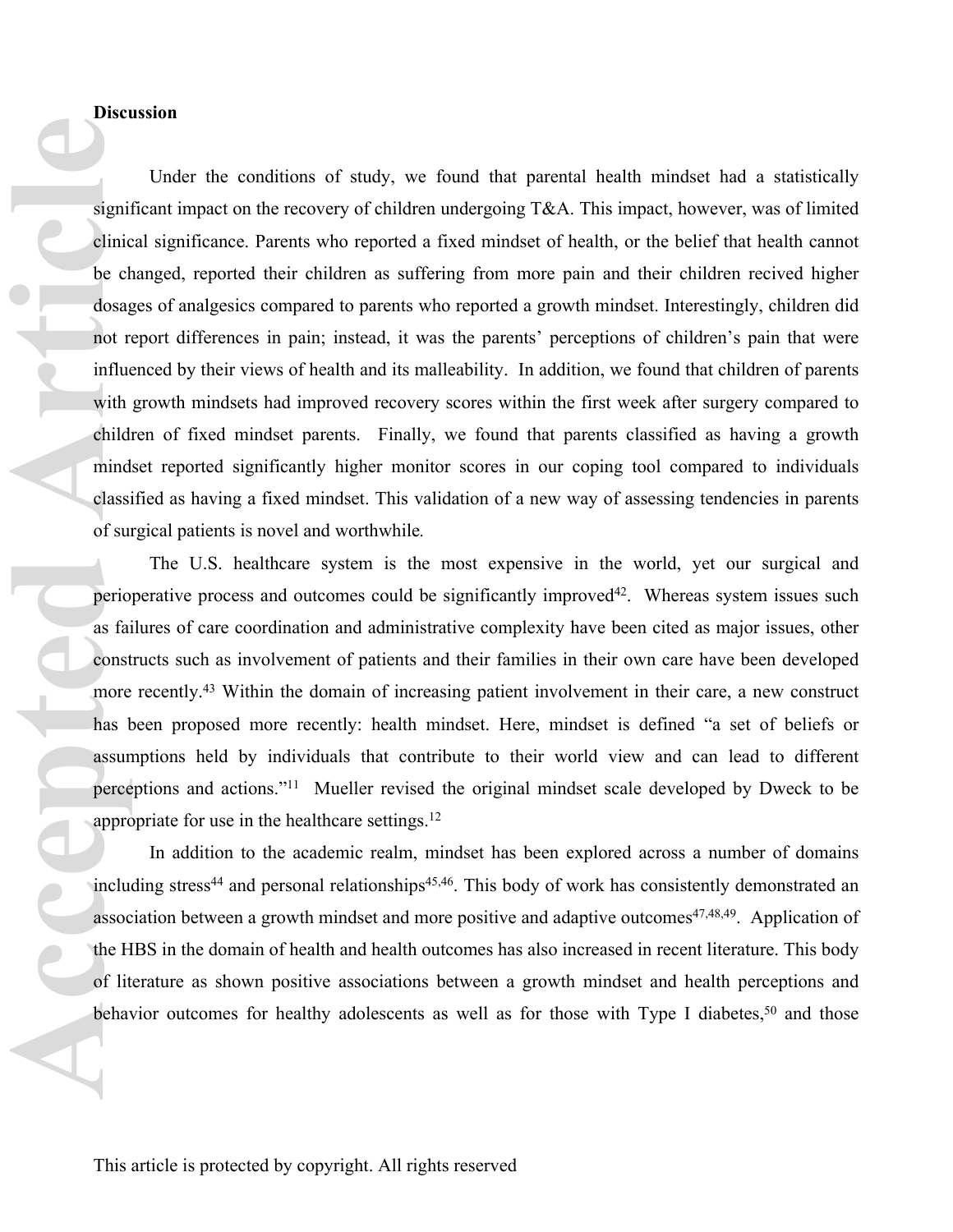undergoing thoracic surgery.<sup>51</sup> In a sample of college students, a growth mindset was also shown to be associated with lower BMI as a function of increased physical activity <sup>52</sup>.

Our findings that fixed mindset parents rated their children as suffering from higher levels of pain *and* that such parents provided their children with more analgesics even though there were no differences in children's self-reported pain between the two groups is of clinical interest. Because previous research in the educational space has shown that mindset can be altered, this finding could have a significant impact on managing postoperative pain in children at home.

Growth mindset parents reported more years of education, higher SES, and greater satisfaction with their children's surgical experience compared to fixed mindset parents. Fixed mindset parents were more likely to be Hispanic/Latino, reported higher levels of anxiety and stress, and had children who were more shy and emotional and less active and social compared to growth mindset parents. The ethnic differences in mindset should be interpreted cautiously given that education and SES are also associated with a fixed mindset. There may also be other potential cultural factors not addressed by this questionnaire, such as implicit trust in the medical system. A limitation of this study is the inability to examine specific cultural variables (e.g., acculturation) in mindset. The findings that anxiety and stress are associated with a fixed mindset of health make intuitive sense given that parents who believe that health cannot be improved through effort might be less optimistic about their children's ability to recover after surgery. assoc<br>
pain<br>
differ<br>
previ<br>
have<br>
with<br>
were<br>
who<br>
The e<br>
also a<br>
by th<br>
inabi<br>
anxie<br>
who<br>
child:<br>
moni<br>
threat<br>
comp<br>
copin<br>
admin<br>
asses<br>
pain,<br>
moni<br>
threat<br>
comp<br>
copin<br>
admin<br>
asses<br>
pain,<br>
moni<br>
dmin<br>
admin<br>
asses<br>

Our preliminary validation efforts showed that growth mindset was associated with a monitoring coping style, which is characterized by seeking out information related to a perceived threat. Monitoring has previously been shown to be associated with higher levels of anxiety compared to a blunting style of coping (i.e., individuals who engage in distraction),  $23$  but neither coping style has been found to be associated with postoperative pain severity or analgesic administration by parents in children undergoing outpatient surgery <sup>53</sup>. Thus, it may be that although assessment of coping style does not directly inform parental management of children's postoperative pain, assessment of the broader context of mindset provides clinically relevant data. In addition, monitoring/blunting as assessed by the MBSS is time consuming; whereas the HBS is a simple and efficient four-item survey of health beliefs that may be more feasible in a busy clinical environment.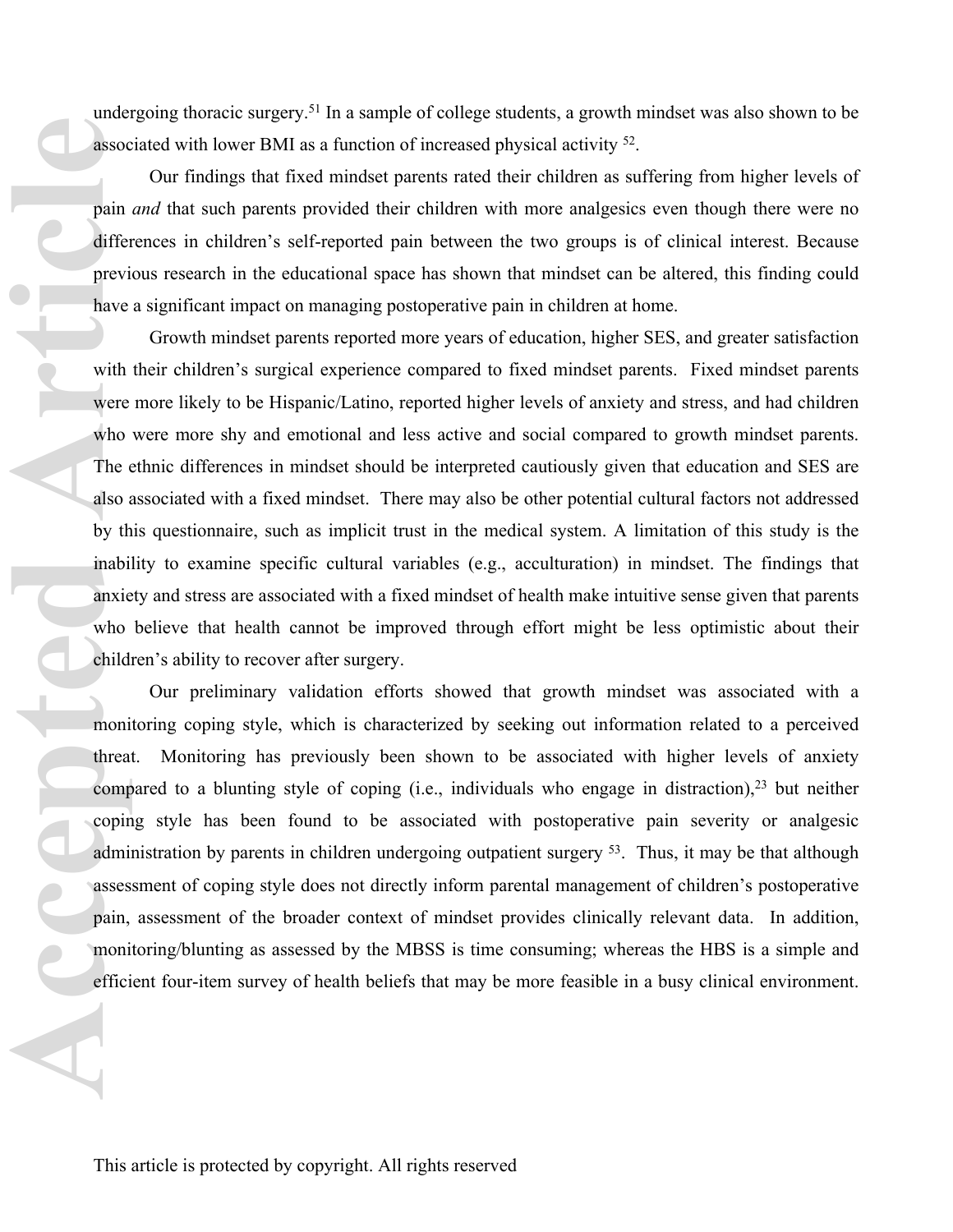The tendency to engage in distraction (i.e., blunting) may be less relevant to health mindset; however, further research into the intersection of health beliefs and coping style is needed.

Although we were unable to conduct thorough construct validity testing of HBS, our findings are consistent with converging evidence that growth mindset is associated with more adaptive health and psychosocial outcomes. Growth mindset parents reported lower anxiety and stress on the day of surgery, suggesting a more adapative ability to manage the emotional impact of having a child undergo surgery compared to fixed mindset parents. In addition, growth mindset parents described less "difficult" temperaments in their children. Children with more "difficult" temperaments have been shown to have greater behavioral difficulties as they age, which is also impacted by parenting behavior <sup>54</sup>. Thus, parent mindset may be an important variable to consider in this relationship and in how children manage health-related stressors and challenges. Nonetheless, these findings are all preliminary and would require replication once a full validation of the HBS has been conducted.

Findings from the present investigation are also consistent with extant literature using the HBS in the domain of healthcare in that growth mindset was related to better pain and recovery postoperatively in children. Following pectus excavatum repair in adolescents, growth mindset was associated with lower postoperative pain, although no differences in analgesic consumption compared to a fixed mindset <sup>51</sup>. Although the differences in pain found in the present investigation cannot be considered clinically significant, taken together with previous publications these results suggest mindset may be relevant to recovery from surgery and impact pain perception. Nonetheless, even though the findings in the study by Sujka and colleagues were clinically meaningful, in both studies, the difference in pain scores between fixed and growth mindset groups was approximately one point. Therefore, an important question is what do these small findings in pain suggest? We propose that because of the complexity of management of pain given the myriad psychosocial factors that contribute to the experience and perception of pain, mindset may be one such factor that has a small impact on pain experience. It is possible that parental perception of children's recovery is impacted by mindset such that fixed mindset parents characterize children's pain slightly more poorly but it is also possible that a fixed mindset in parents has negative impacts on children's postoperative recovery. Because of the simplicity of interventions that can change mindset, it also represents a Furthe<br>
are co<br>
and p<br>
surge<br>
under<br>
less<br>
been<br>
behav<br>
how<br>
prelir<br>
in th<br>
posto<br>
assoc<br>
to a l<br>
consi<br>
mind<br>
thoug<br>
the d<br>
consi<br>
mind<br>
thoug<br>
the d<br>
consi<br>
mind<br>
becau<br>
contr<br>
prelir<br>
becau<br>
contr<br>
impa<br>
by m<br>
also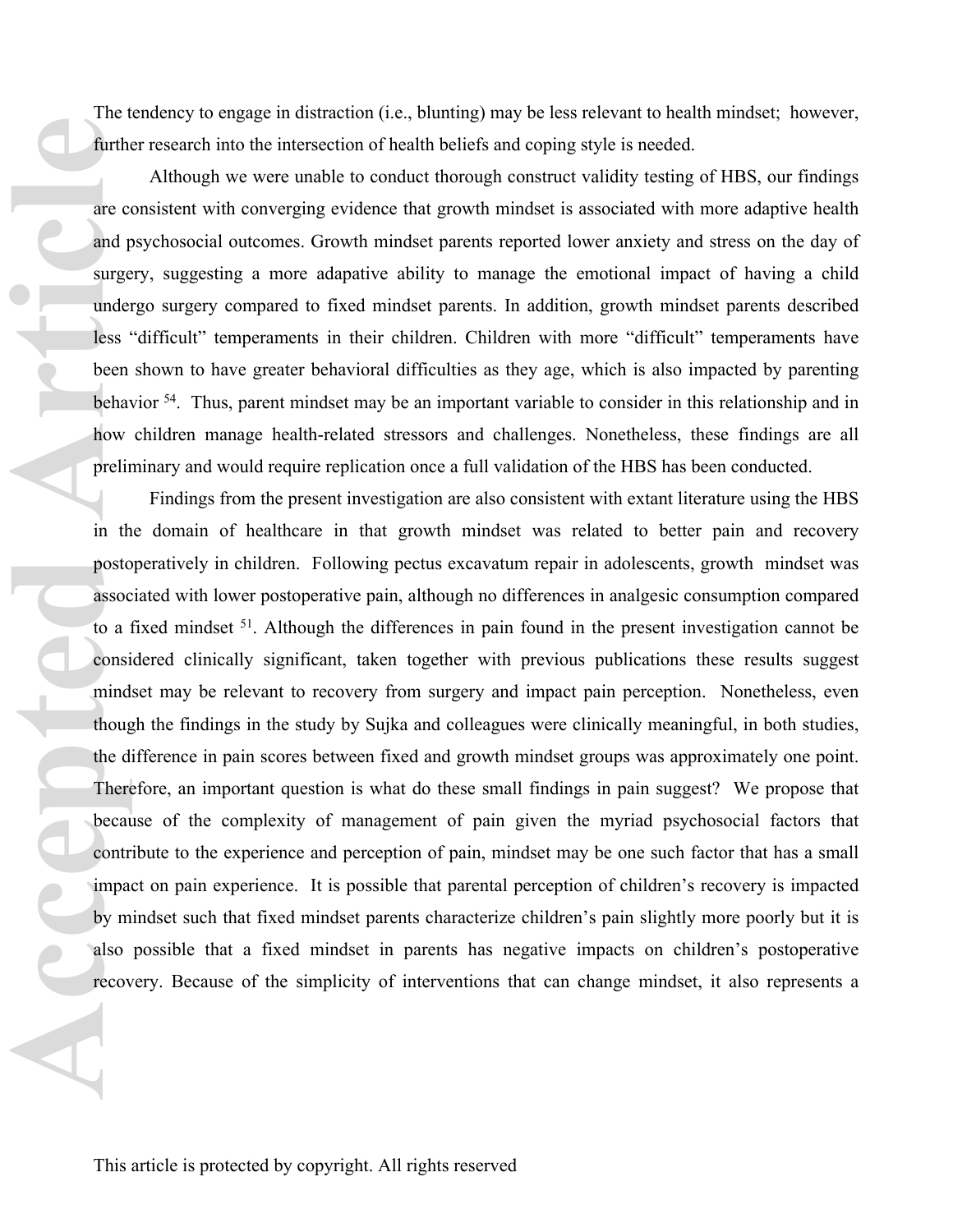clinically viable factor that could be targeted in multimodal interventions for postoperative pain that will allow for incremental impact on pain severity.

Although this study provides novel information to the field of postoperative pain management in children and has the potential to inform new approaches to intervention in this domain, it is not without its limitations. Specifically, because data presented here were part of a larger study whose aim was not a formal validation of the HBS, we were limited in the psychometric data we would present. Thus, future steps include a thorough validation of the measure in order to support its continued use in the context of acute pain and healthcare. In particular, it would be important to provide support for inter-rater reliability as well as more in depth evaluation of both criterion and construct validity. A second limitation of this study is that although we found statistically significant differences in parent-reported pain and recovery between growth and fixed mindset parents, these differences were small and not clinically significantly, which limits the clinical significant of the findings. Further research is needed in order to determine whether mindset indeed is a clinically relevant construct in the context of interventions directed at management of postoperative pain in children at home. A third limitation is that potential confounding variables that could have impacted pain and surgical recovery were not included and thus could not be accounted for, such as anesthetic, analgesic, and surgical technique across sites and providers. Thus, future research should control for variables that impact these outcomes when examining the impact of health mindset in the perioperative domain. Finally, our analyses could be considered subject to the problem of multiple testing that were not corrected (e.g., Bonferroni method). However, given criticisms of the Bonferroni method<sup>55</sup> including its potential negative impact on Type II error, we chose not to correct our p-value. Nonetheless, it should be noted that the majority of our findings were significant at the *p* < 0.001 level, which would have satisfied the Bonferroni method regardless. Will a<br>
in ch<br>
in ch<br>
with aim<br>
prese<br>
contin<br>
prese<br>
contin<br>
provi<br>
const<br>
differ<br>
differ<br>
findin<br>
releva<br>
child<br>
pain a analg<br>
varial<br>
pain a analg<br>
varial<br>
pain is<br>
a analg<br>
varial<br>
perio<br>
testin<br>
Bonf<br>
cur p<br>
<0.0<br>
the

In conclusion, findings from the present study suggest that parental mindset may be relevant to the recovery of children following outpatient T&A and may represent a novel target of perioperative interventions for children and families. The most fundamental question raised by this study is whether we can alter parental mindset and subsequently impact recovery. In the educational setting, simple one-hour interventions can improve growth mindset and grades.<sup>11</sup> More recently, online interventions have successfully impacted mindset and achievement,<sup>56</sup> and these types of interventions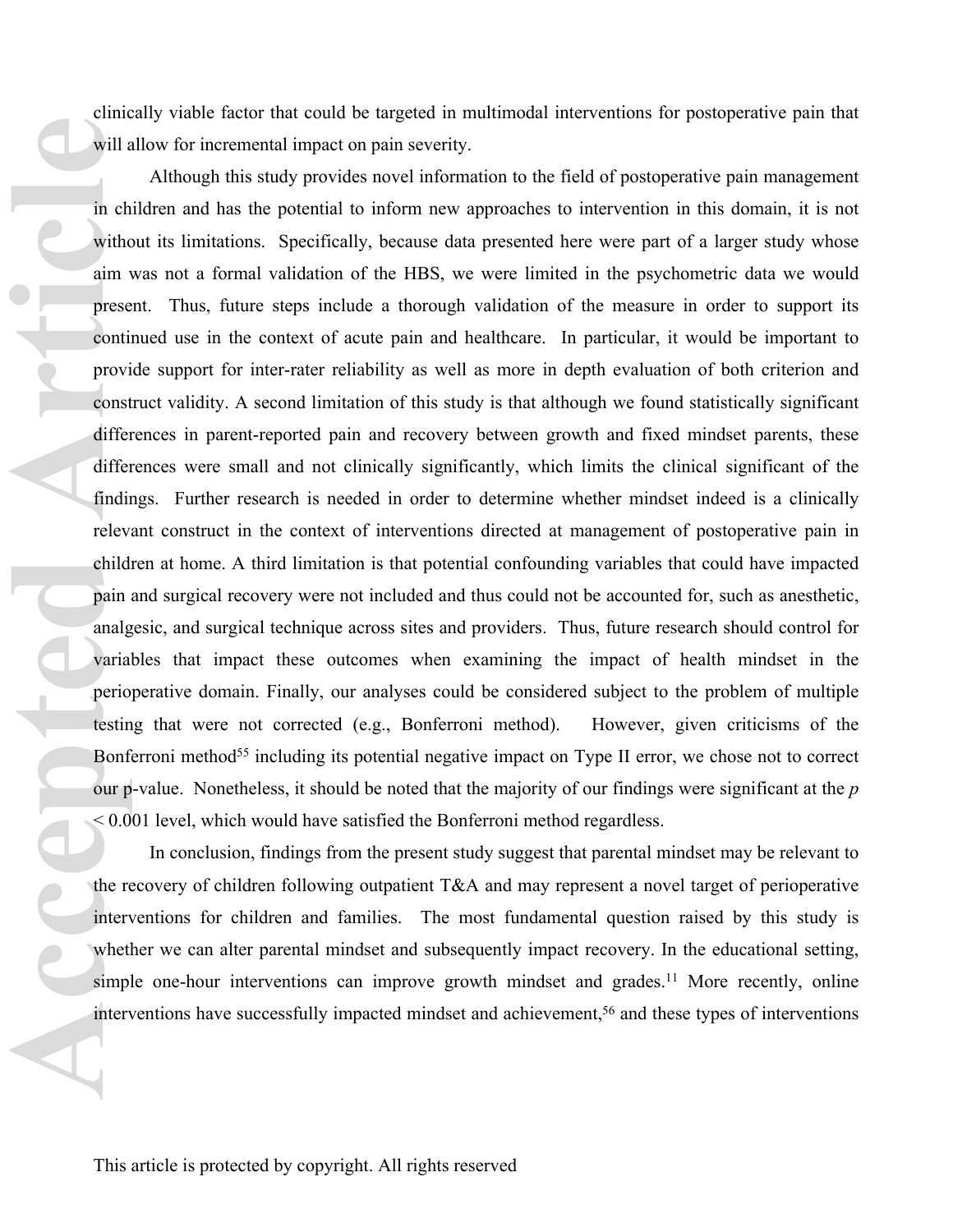can impact physiological response to stress by lowering cortisol.<sup>57</sup> Our group and others have adopted mobile health (mHealth) interventions targeting perioperative anxiety, pain, and recovery in children undergoing outpatient surgery<sup>58,59</sup>. The benefit of mHealth is the ability to deliver interventions prior to surgery to allow children and families appropriate time to receive psychoeducation and practice and develop coping skills that will benefit children's surgical recovery, including pain management. Education regarding mindset could be incorporated into these types of interventions. However, more simply, the time that parents are waiting for their children's surgery to be completed could be a time to deliver a simple, short, educational intervention targeting mindset using a computer tablet that could target the development of a growth health mindset. We propose that a health mindset intervention in the perioperative environment should be developed for parents of children undergoing surgery and that this kind of a scalable, cost-effective intervention could be widely adopted in the clinical settings. Nonetheless, given the limitations of this preliminary study in terms of lack of complete validation and limited clinical significant, further research evaluating the role and impact of parental health mindset on children's surgical recovery is important to pursue in terms of evaluating the usefulness of this construct in perioperative interventions. **Accepted Article**<br> **Accepted** Article<br> **Accepted Article**<br> **Accepted Article**<br> **Accepted Article**<br> **Accepted Article**<br> **Accepted Article**<br> **Accepted Article**<br> **Accepted Article**<br> **Accepted Article**<br> **Accepted Article**<br> **A** 

 $\frac{1}{1}$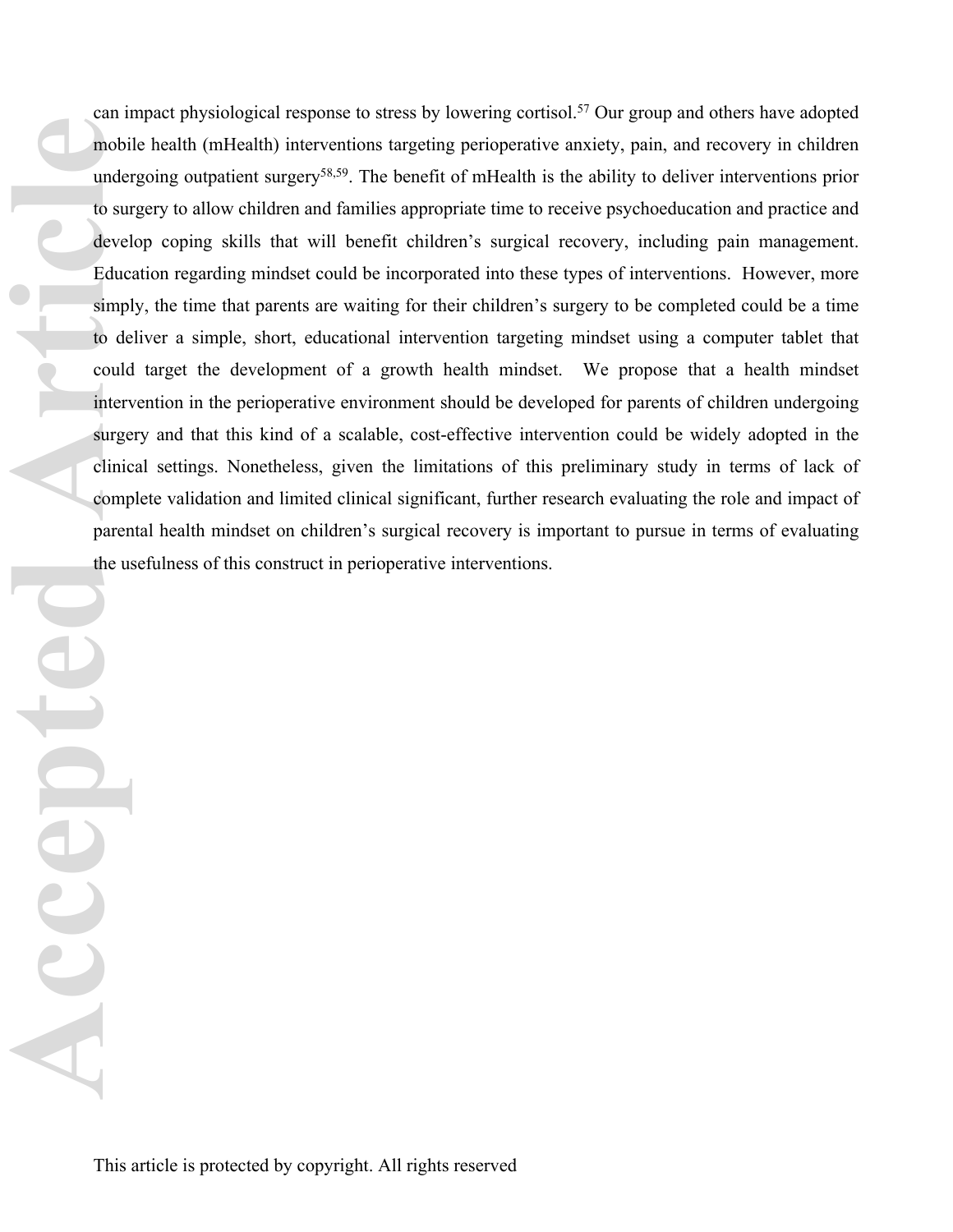## **References**

- 1. Baugh RF, Archer SM, Mitchell RB, et al. Clinical practice guideline: tonsillectomy in children. *Otolaryngol Head Neck Surg*. 2011;144(1 Suppl):S1-S30.
	- 2. Kain ZN, Mayes LC, Caldwell-Andrews A, Karas DE, McClain BC. Preoperative anxiety, postoperative pain, and behavioral recovery in young children undergoing surgery. *Pediatrics*. 2006;118(2):651-658.
- 3. Kain ZN, Mayes LC, O'Connor TZ, Cicchetti D V. Preoperative anxiety in children. Predictors and outcomes. *Arch Pediatr Adol Med*. 1996;150(12):1238-1245.
- 4. McCann ME, Kain ZN. The management of preoperative anxiety in children: an update. *Anesth Analg*. 2001;93(1):98-105.
- 5. Mavros MN, Athanasiou S, Gkegkes ID, Polyzos KA, Peppas G, Falagas ME. Do psychological variables affect early surgical recovery? *PLoS One*. 2011;6(5).
- 6. Glenn D. Carol Dweck ' s Mindset. *Chron High Educ*. 2010;56:4-9. http://0 web.ebscohost.com.ujlink.uj.ac.za/ehost/delivery?sid=e1bdee8b-09f4-4f1d-9581- 5b5acd2c9384%40sessionmgr115&vid=2&hid=106.
- 7. Haimovitz K, Dweck CS. What Predicts Children's Fixed and Growth Intelligence Mind-Sets? Not Their Parents' Views of Intelligence but Their Parents' Views of Failure. *Psychol Sci*. 2016;27(6):859-869. doi:10.1177/0956797616639727
- 8. Hong YY, Dweck CS, Chiu CY, Lin DMS, Wan W. Implicit theories, attributions, and coping: A meaning system approach. *J Pers Soc Psychol*. 1999;77(3):588-599.
- 9. Blackwell LS, Trzesniewski KH, Dweck CS. Implicit theories of intelligence predict achievement across an adolescent transition: A longitudinal study and an intervention. *Child Dev*. 2007;78(1):246-263.
- 10. Yeager DS, Hanselman P, Walton GM, et al. A national experiment reveals where a growth mindset improves achievement. *Nature*. 2019;573(7774):364-369.
- 11. Mueller C, Rowe ML, Zuckerman B. Mindset matters for parents and adolescents. *JAMA Pediatr*. 2017;171(5):415-416.
- 12. Mueller C, Williams R, Dweck C. Children's Theories of Health Predict Their Responses to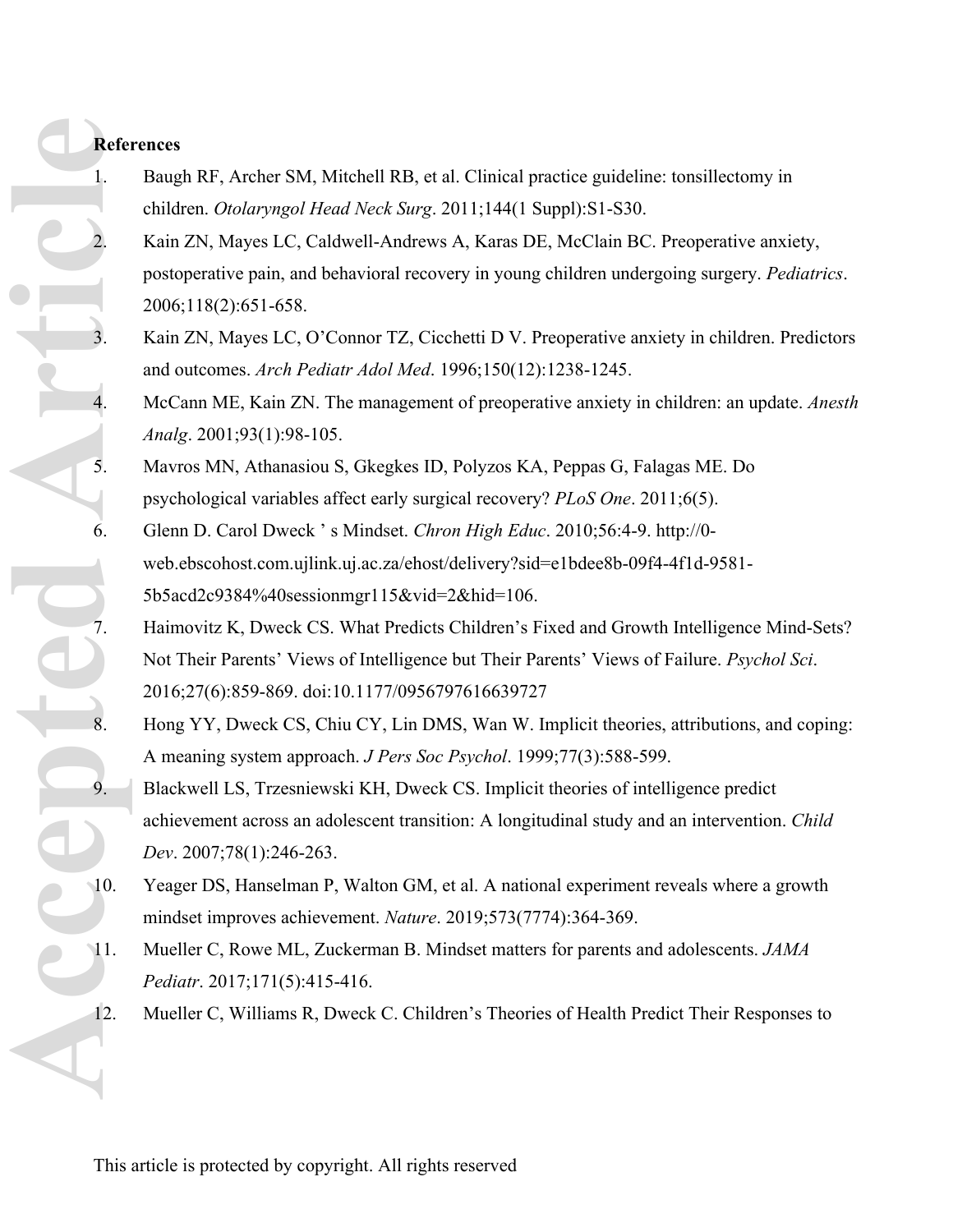Disease. *J Surg Res*. 2010;158(2):368.

- 13. Sujka J, St. Peter S, Mueller CM. Do health beliefs affect pain perception after pectus excavatum repair? *Pediatr Surg Int*. 2018;34(12):1363-1367.
- 14. Fortier MA, MacLaren JE, Martin SR, Perret D, Kain ZN. Pediatric pain after ambulatory surgery: Where's the medication? *Pediatrics*. 2009;124(4):e588-95.
- 15. Wiggins SA, Foster RL. Pain after tonsillectomy and adenoidectomy: "ouch it did hurt bad." *Pain Manag Nurs*. 2007;8(4):156-165.
- 16. Wilson ME, Helgadottir HL. Patterns of pain and analgesic use in 3- to 7-year-old children after tonsillectomy. *Pain Manag Nurs*. 2006;7(4):159-166.
- 17. Mamtora PH, Kain ZN, Stevenson RS, et al. An evaluation of preoperative anxiety in Spanishspeaking and Latino children in the United States. *Paediatr Anaesth*. 2018;28(8):719-725.
- 18. Kaminsky O, Fortier MA, Jenkins BN, et al. Children and their parents' assessment of postoperative surgical pain: Agree or disagree? *Int J Pediatr Otorhinolaryngol*. 2019;123:84- 92.
- 19. Shafer JS, Jenkins BN, Fortier MA, et al. Parental satisfaction of child's perioperative care. *Paediatr Anaesth*. 2018;28(11):955-962.
- 20. Lao BK, Kain ZN, Khoury D, et al. A comprehensive examination of the immediate recovery of children following tonsillectomy and adenoidectomy. *Int J Pediatr Otorhinolaryngol*. 2020;135:110106. doi:10.1016/j.ijporl.2020.110106
- 21. Hollingshead AB. Two Factor Index of Social Position. 1965.
- 22. Blackwell LS, Trzesniewski KH, Dweck CS. Implicit theories of intelligence predict achievement across an adolescent transition: A longitudinal study and an intervention. *Child Dev*. 2007;78(1):246-263. **Accepted Article**<br> **Accepted Article**<br> **Accepted Article**<br> **Accepted** Article<br> **Accepted** Article<br> **Accepted** Article<br> **Accepted** Article<br> **Accepted** Article
	- 23. Miller S. Monitoring and blunting: Validation of a questionnaire to assess styles of information seeking under threat. *J Pers Soc Psychol*. 1987;52(2):345-353.
	- 24. Zisk RY, Grey M, MacLaren JE, Kain ZN. Exploring sociodemographic and personality characteristic predictors of parental pain perceptions. *Anesth Analg*. 2007;104(4):790-798.
	- 25. Forward S, Brown TL, McGrath PJ. Mothers' attitudes and behavior toward medicating children's pain. *Pain*. 1996;67(2-3):469-474.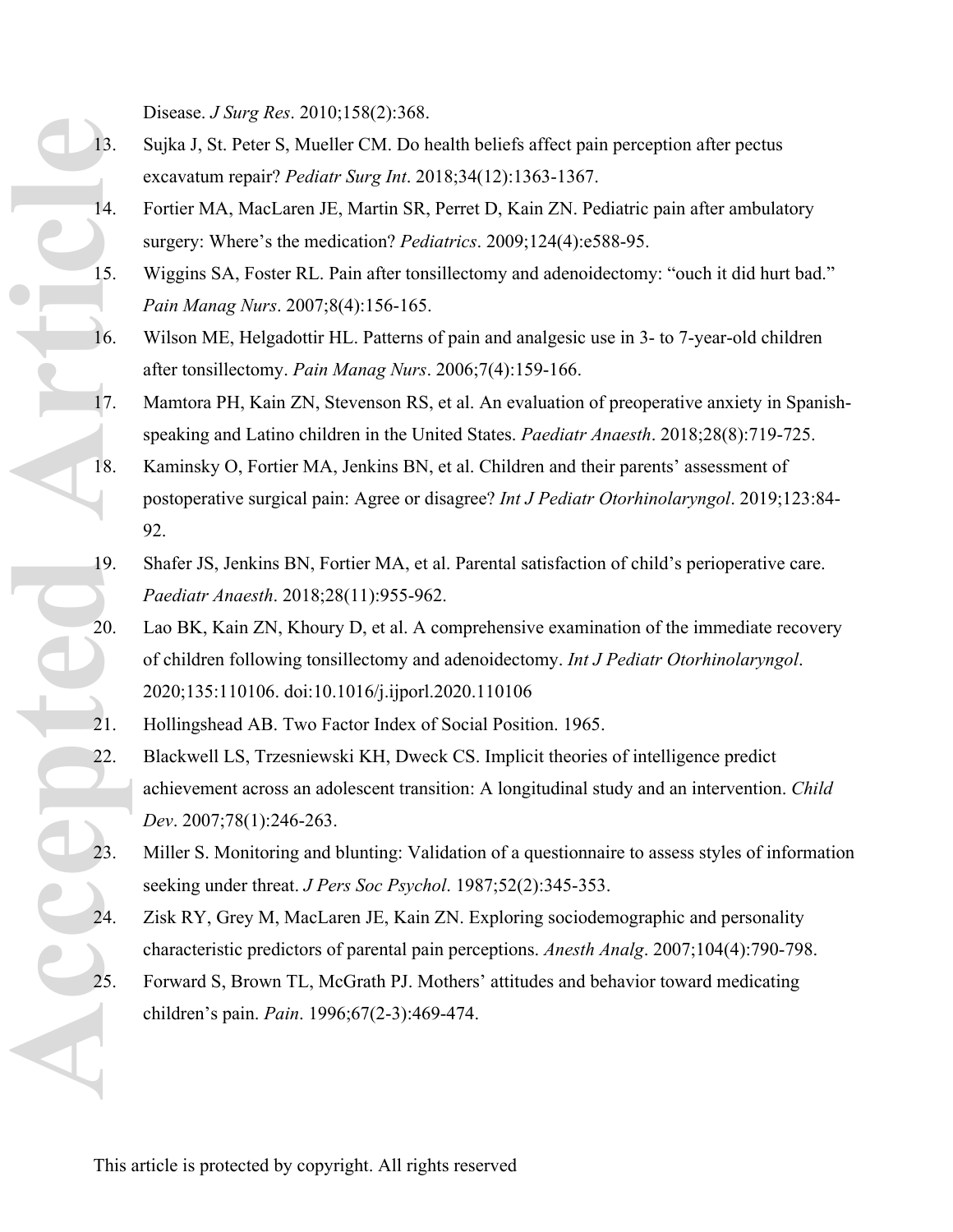- 26. Buss AH, Plomin R. Temperament: Early developing personality traits. *Psychol Behav Sci*. 1984. doi:10.11648/j.pbs.20140304.12
- 27. Schechter NL, Bernstein BA, Beck A, Hart L, Scherzer L. Individual differences in children's response to pain: role of temperament and parental characteristics. *Pediatrics*. 1991;87(2):171- 177.
- 28. Spielberger C, Gorsuch R, Lushene R. *State-Trait Anxiety Inventory Manual*. Palo Alto, CA: Consulting Psychologists Press; 1970.
- 29. Kain Z, Mayes L, Wang S-M, Caramico L, Krivutza M, Hofstadter M. Parental Presence and a Sedative Premedicant f o r Children Undergoing Surgery. *Anesthesiology*. 2000;92(4):939-946. http://anesthesiology.pubs.asahq.org/article.aspx?articleid=1945701&resultclick=1.
- 30. Barnett SF, Alagar RK, Grocott MPW, Giannaris S, Dick JR, Moonesinghe SR. Patientsatisfaction measures in anesthesia: Qualitative systematic review. *Anesthesiology*. 2013;119(2):452-478. **Accepted Articles** 28.<br> **Accepted Articles** 30.<br> **Accepted Articles** 31.<br> **Accepted Articles** 32.<br> **Accepted Articles** 32.<br> **Accepted Articles** 32.<br> **Accepted Articles** 32.
	- 31. Cohen S, Kamarck T, Mermelstein R. A global measure of perceived stress. *J Health Soc Behav*. 1983;24(4):385-396.
	- 32. Chambers CT, Finley GA, McGrath PJ, Walsh TM. The parents' postoperative pain measure: replication and extension to 2-6-year-old children. *Pain*. 2003;105(3):437-443.
	- 33. Finley GA, Chambers CT, McGrath PJ, Walsh TM. Construct validity of the parents' postoperative pain measure. *Clin J Pain*. 2003;19(5):329-334.
	- 34. Hicks CL, von Baeyer CL, Spafford PA, van Korlaar I, Goodenough B. The Faces Pain Scale-Revised: toward a common metric in pediatric pain measurement. *Pain*. 2001;93(2):173-183.
	- 35. Garra G, Singer AJ, Taira BR, et al. Validation of the Wong-Baker FACES pain rating scale in pediatric emergency department patients. *Acad Emerg Med*. 2010;17(1):50-54.
	- 36. Ferreira-Valente MA, Pais-Ribeiro JL, Jensen MP. Validity of four pain intensity rating scales. *Pain*. 2011;152(10):2399-2404.
	- 37. Wilson JF. Behavioral preparation for surgery: benefit or harm? *J Behav Med*. 1981;4(1):79- 102.
	- 38. Landis JR, Koch GG. The measurement of observer agreement for categorical data. *Biometrics*. 1977;33(1):159-174. http://www.ncbi.nlm.nih.gov/pubmed/843571. Accessed November 29,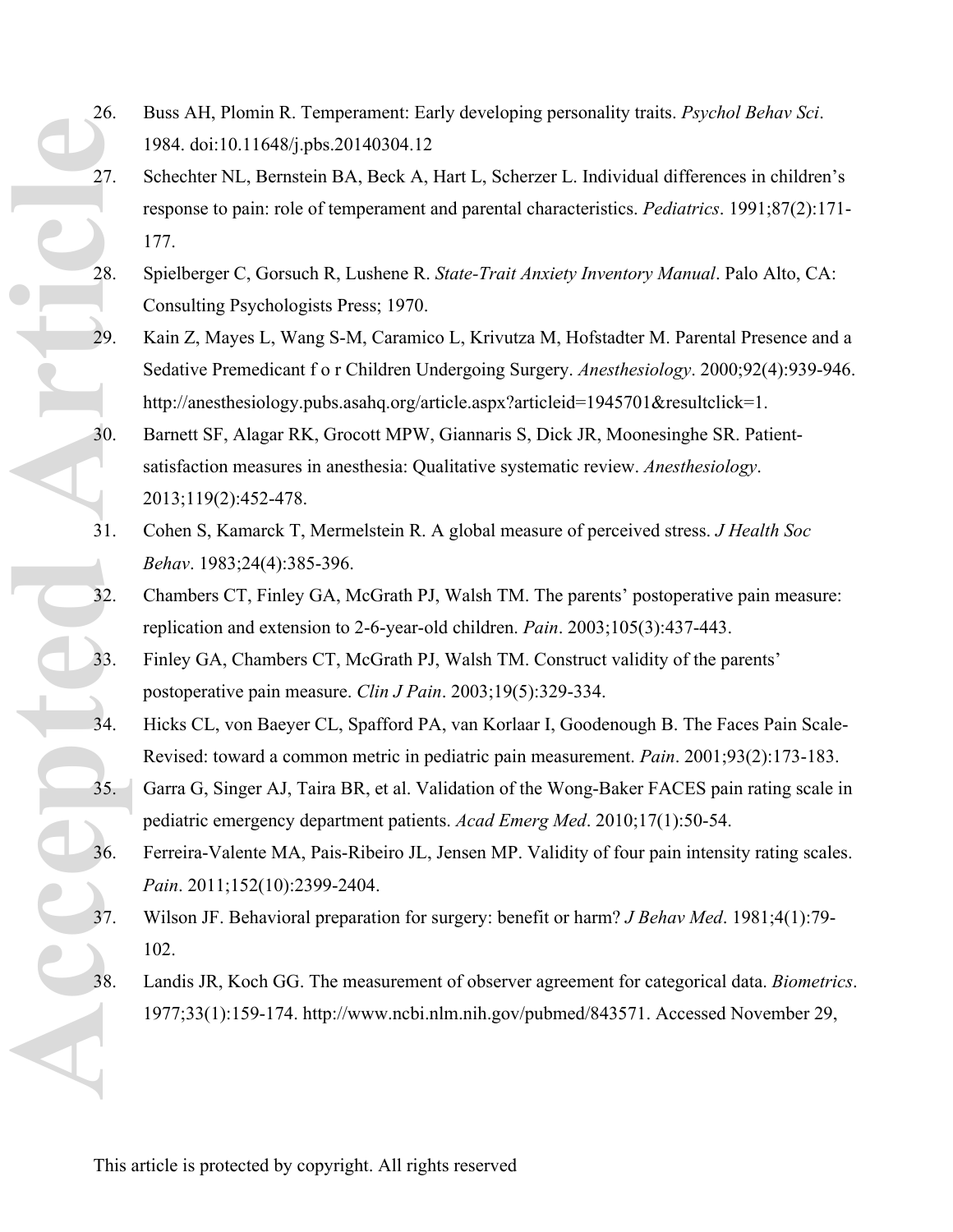2018.

- 39. Claro S, Paunesku D, Dweck CS. Growth mindset tempers the effects of poverty on academic achievement. *Proc Natl Acad Sci U S A*. 2016;113(31):8664-8668.
- 40. Rattan A, Savani K, Chugh D, Dweck CS. Leveraging Mindsets to Promote Academic Achievement: Policy Recommendations. *Perspect Psychol Sci*. 2015;10(6):721-726.
- 41. Sun S. Meta-analysis of Cohen's kappa. *Heal Serv Outcomes Res Methodol*. 2011;11(3-4):145- 163.
- 42. Tsai TC, Orav EJ, Jha AK. Patient satisfaction and quality of surgical care in US hospitals. *Ann Surg*. 2015;261(1):2-8.
- 43. Berwick DM, Hackbarth AD. Eliminating waste in US health care. *JAMA J Am Med Assoc*. 2012;307(14):1513-1516.
- 44. Jamieson JP, Mendes WB, Blackstock E, Schmader T. Turning the knots in your stomach into bows: Reappraising arousal improves performance on the GRE. *J Exp Soc Psychol*. 2010;46(1):208-212. **Accepted Articles** 44.<br> **Accepted Articles** 44.<br> **Accepted Articles** 45.<br> **Accepted Articles** 45.<br> **Accepted Articles** 46.<br> **Accepted Articles** 50.
	- 45. Jamieson JP, Nock MK, Mendes WB. Mind over matter: Reappraising arousal improves cardiovascular and cognitive responses to stress. *J Exp Psychol Gen*. 2012;14(3):417–422.
	- 46. John-Henderson NA, Rheinschmidt ML, Mendoza-Denton R. Cytokine responses and math performance: The role of stereotype threat and anxiety reappraisals. *J Exp Soc Psychol*. 2015;56:203-206.
	- 47. Dweck CS. Mindsets and human nature: Promoting change in the middle east, the schoolyard, the racial divide, and willpower. *Am Psychol*. 2012;67(8):614–622.
	- 48. Van Tongeren DR, Burnette JL. Do you believe happiness can change? An investigation of the relationship between happiness mindsets, well-being, and satisfaction. *J Posit Psychol*. 2018;13(2):101-109.
	- 49. Yeager DS, Trzesniewski KH, Tirri K, Nokelainen P, Dweck CS. Adolescents' Implicit Theories Predict Desire for Vengeance After Peer Conflicts: Correlational and Experimental Evidence. *Dev Psychol*. 2011;47(4):1090-1107.
	- 50. Mueller C, Wright R, Dweck C. Implicit Theories of Health Predict Compliance in Chronically-ill Children. In: Robert M, ed. *XXX International Congress of Psychology:*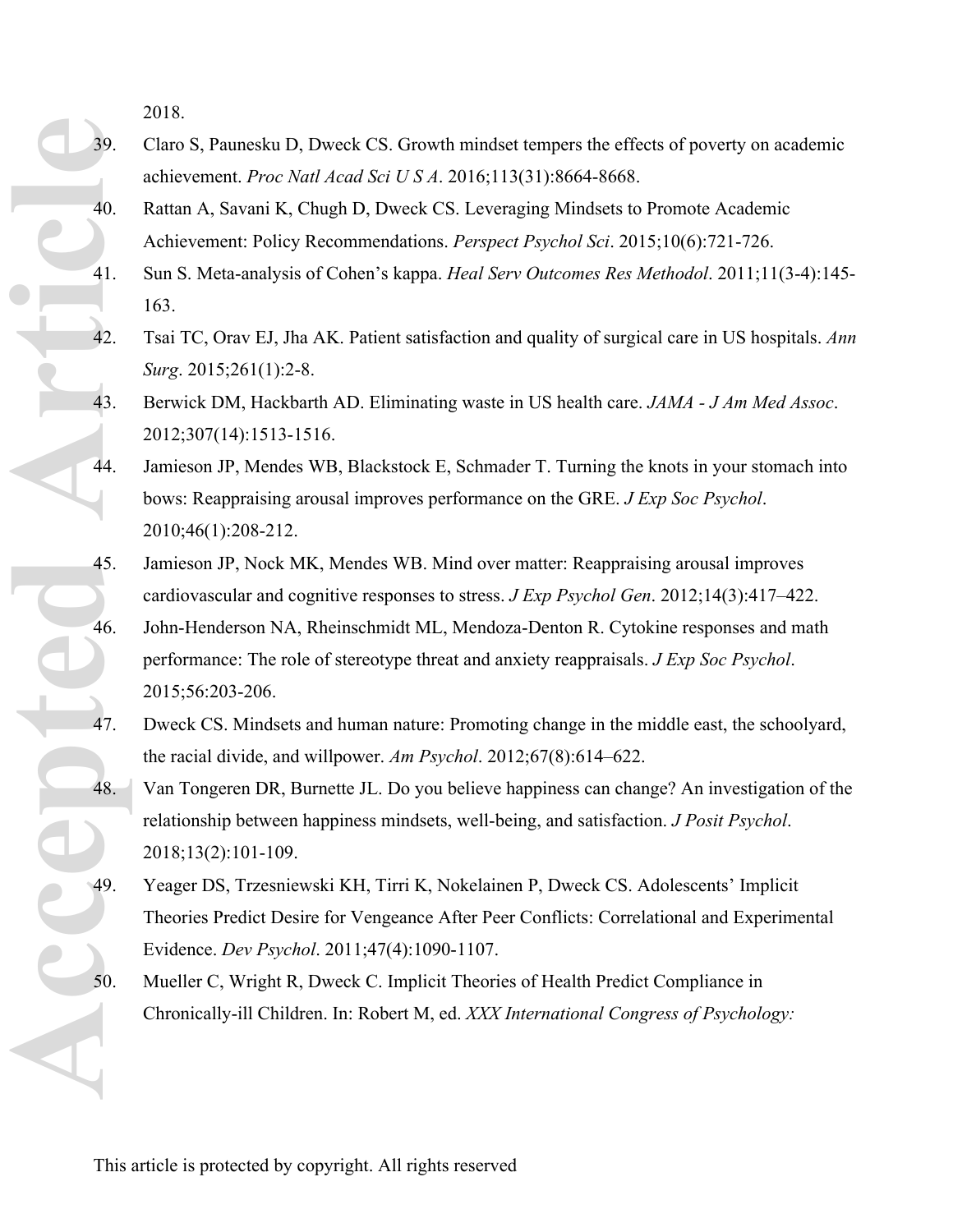*Abstracts - Google Books*. London and New York: Psychology Press; 2017:435. https://books.google.com/books?id=6GpQDwAAQBAJ&dq=Implicit+Theories+of+Health+Pr edict+Compliance+in+Chronically-ill+Children&source=gbs\_navlinks\_s. Accessed July 6, 2020.

- 51. Sujka J, St Peter S, Mueller CM. Do health beliefs affect pain perception after pectus excavatum repair? *Pediatr Surg Int*. 2018;34(12):1363-1367.
- 52. John-Henderson NA, Tintzman CS, Counts CJ, Mueller CM. Health mindsets as a predictor of physical activity and body mass index in American Indian college students. *J Health Psychol*. 2020. doi:10.1177/1359105319901284
- 53. Fortier MA, MacLaren JE, Martin SR, Perret-Karimi D, Kain ZN. Pediatric Pain After Ambulatory Surgery: Where's the Medication? *Pediatrics*. 2009;124(4):e588-e595.
- 54. Achtergarde S, Postert C, Wessing I, Romer G, Müller JM. Parenting and Child Mental Health: Influences of Parent Personality, Child Temperament, and Their Interaction. *Fam J*. 2015;23(2):167-179. **Accepted** Articles 3.<br> **Accepted** Articles 3.<br> **Accepted** Ass.
	- 55. Armstrong RA. When to use the Bonferroni correction. *Ophthalmic Physiol Opt*. 2014;34(5):502-508.
	- 56. Paunesku D, Walton GM, Romero C, Smith EN, Yeager DS, Dweck CS. Mind-Set Interventions Are a Scalable Treatment for Academic Underachievement. *Psychol Sci*. 2015;26(6):784-793.
	- 57. Crum AJ, Salovey P, Achor S. Rethinking stress: The role of mindsets in determining the stress response. *J Pers Soc Psychol*. 2013;104(4):716-733.
	- 58. Kain ZN, Fortier MA, Chorney J, Mayes L. Web-based Tailored Intervention for Preparation of Parents and Children for Outpatient Surgery (WebTIPS): Development. *Anesth & Analg*. 2015;120:905-914.
	- 59. Fortier MA, Bunzli E, Walthall J, et al. Web-Based Tailored Intervention for Preparation of Parents and Children for Outpatient Surgery (WebTIPS): Formative Evaluation and Randomized Controlled Trial. *Anesth Analg*. 2015;120(4):915-922.

This article is protected by copyright. All rights reserved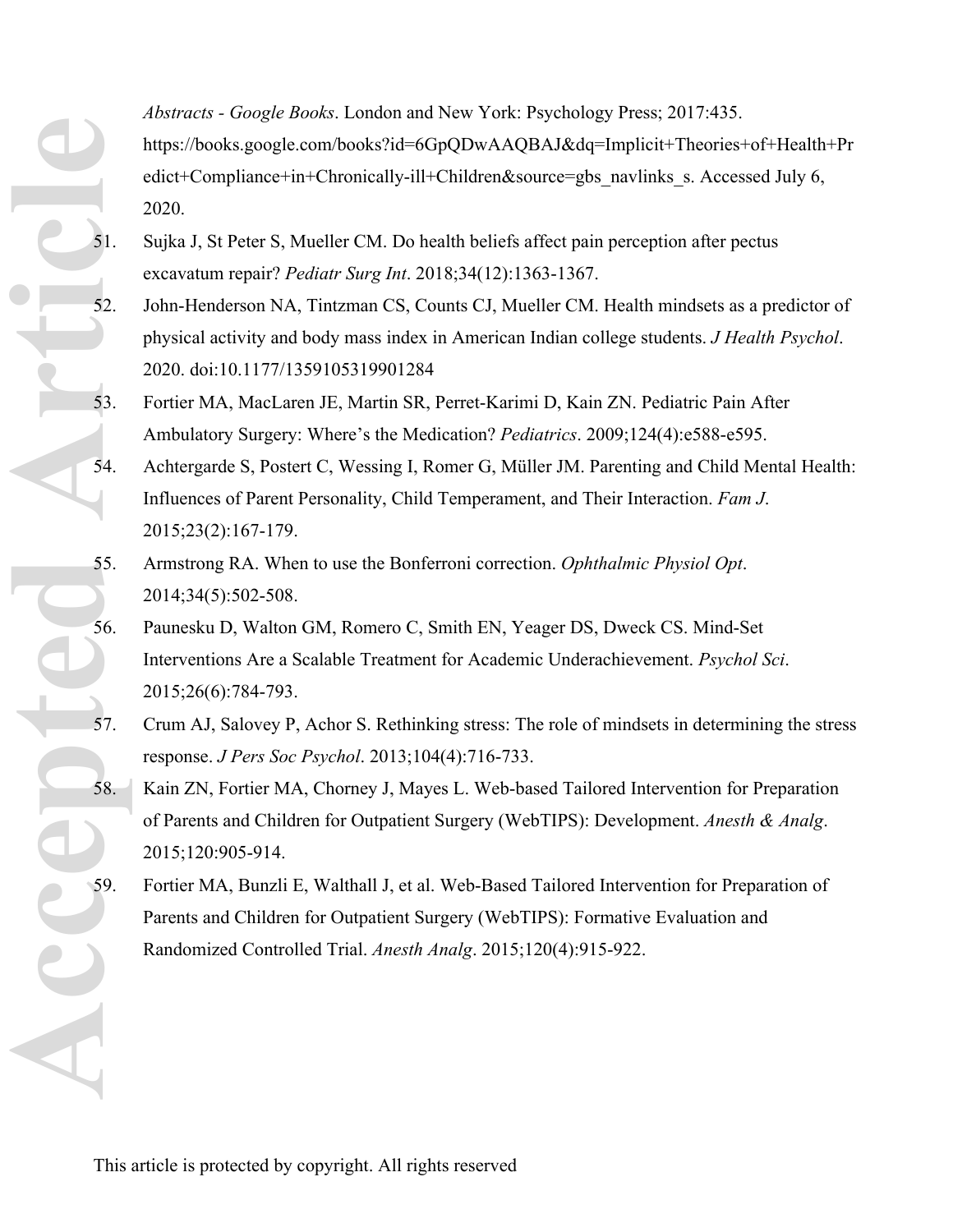| <b>Table 1 Baseline Characteristics</b> |
|-----------------------------------------|
|-----------------------------------------|

| <b><i>Variable</i></b>               | <b>Study Population</b> |
|--------------------------------------|-------------------------|
|                                      | $(n = 1005)$            |
| Child Gender $(n\frac{6}{6})$        |                         |
| Male                                 | 515 (51.2%)             |
| Female                               | 483 (48.1%)             |
| Other/Missing                        | $7(0.7\%)$              |
| Age (Years) $(M \pm SD)$             |                         |
| Child                                | $6.24 \pm 2.93$         |
| Mother                               | $35.27 \pm 6.83$        |
| Father                               | $37.74 \pm 7.43$        |
| Child Ethnicity $(n\ell\%)$          |                         |
| Hispanic or Latino                   | 560 (56.2%)             |
| Not Hispanic/Latino                  | 413 (41.4%)             |
| Unknown/Prefer not to answer         | 24 (2.4%)               |
| Parent Primary Language $(M \pm SD)$ |                         |
| English                              | 912 (69.2%)             |
| Spanish                              | 363 (27.5%)             |
| Other/Prefer not to answer           | $47(3.3\%)$             |
| Parent Marital Status $(n\ell\%)$    |                         |
| Single                               | $157(15.9\%)$           |
| Married                              | 656 (66.5%)             |
| Other/Missing                        | 192 (17.6%)             |
| Mother Education $(n\ell\%)$         |                         |
| Professional Degree                  | 144 (13.7%)             |
| Four-year Degree                     | $177(18.5\%)$           |
| 1-3 years College                    | 153 (16.0%)             |
| <b>High School Graduate</b>          | 228 (23.8%)             |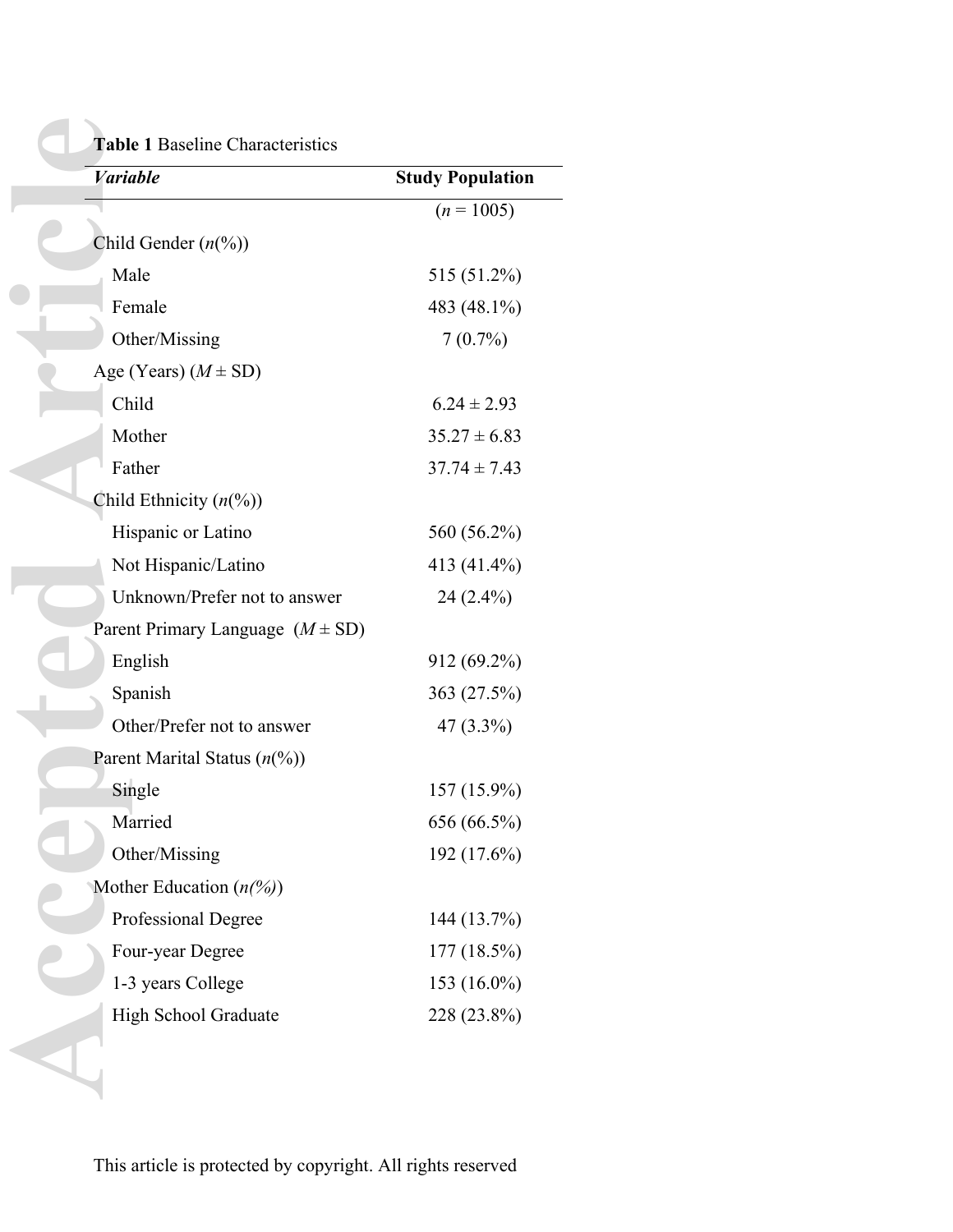| Less than High School            | $177(17.2\%)$ |
|----------------------------------|---------------|
| Prefer not to answer             | $30(2.9\%)$   |
| Father Education $(n\ell\%)$     |               |
| Professional Degree              | 131 (14.0%)   |
| Four-year Degree                 | 220 (21.4%)   |
| 1-3 years College                | $227(22.1\%)$ |
| High School Graduate             | 230 (22.4%)   |
| Less than High School            | $221(23.1\%)$ |
| Prefer not to answer             | 47 (4.9%)     |
| Income Bracket (Dollars) $(n\%)$ |               |
| 20,000 and under                 | 223 (23.3%)   |
| 21,000-50,000                    | 250 (24.8%)   |
| 51,000-100,000                   | 139 (13.9%)   |
| 100,000 and above                | $222(22.0\%)$ |
| Missing/Prefer not to answer     | 151 (17.0%)   |
|                                  |               |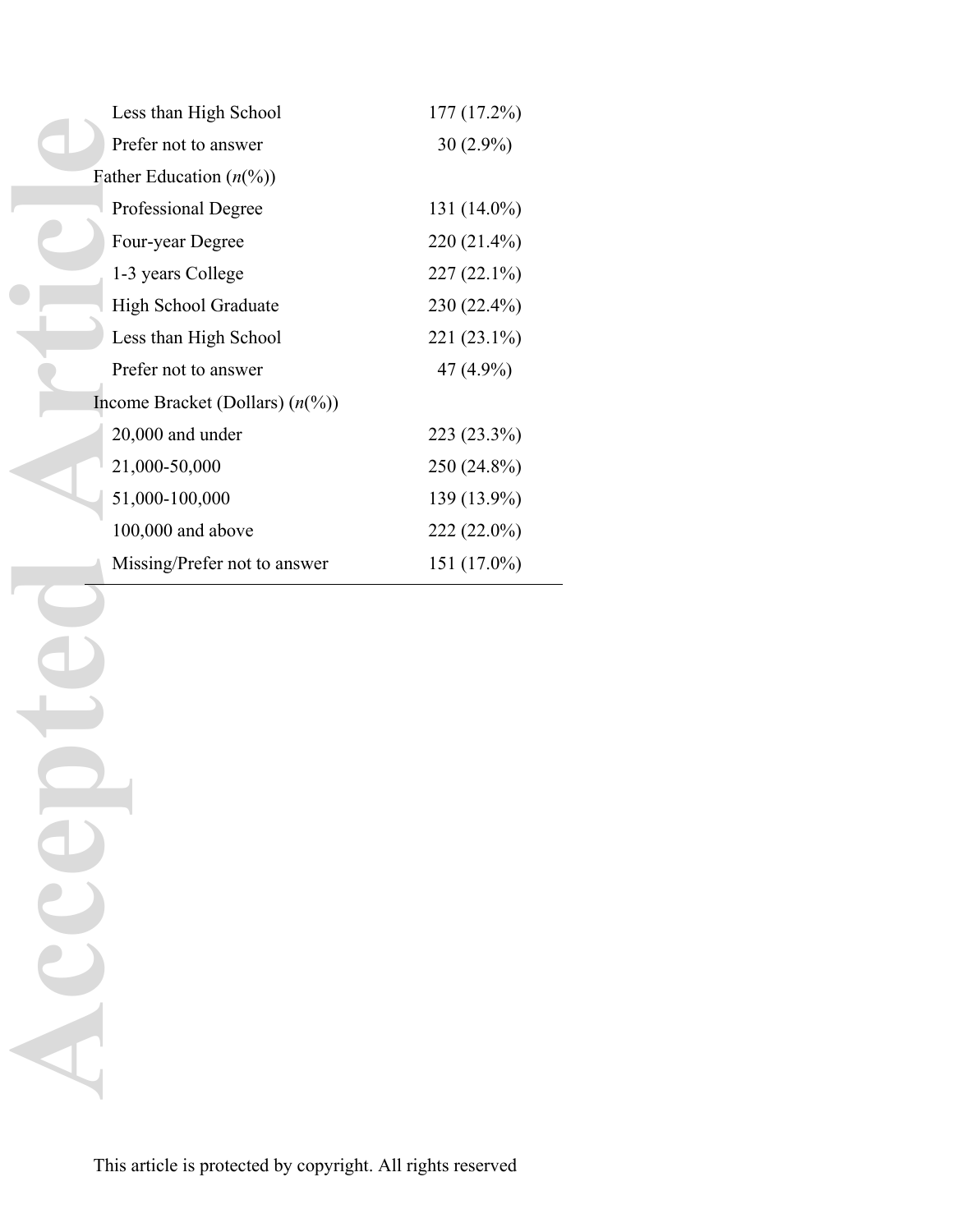## **Table 2** Health Belief Scale Validity Measures

|                            | <b>Fixed Mindset</b> | <b>Growth Mindset</b> |                 |                      |
|----------------------------|----------------------|-----------------------|-----------------|----------------------|
|                            | $M \pm SD$           | $M \pm SD$            |                 |                      |
| <b><i>Variable</i></b>     | $(n=291)$            | $(n = 687)$           | <i>p</i> -value | 95% CI               |
| <b>MBSS</b>                |                      |                       |                 |                      |
| <b>Blunter Score</b>       | $3.29 \pm 2.34$      | $3.20 \pm 1.96$       | 0.596           | $-0.241$ to $0.379$  |
| <b>Monitor Score</b>       | $6.22 \pm 3.38$      | $7.15 \pm 3.32$       | < 0.001         | $-1.387$ to $-0.471$ |
| <b>MAQ</b>                 |                      |                       |                 |                      |
| Avoidance Scale            | $28.36 \pm 7.90$     | $24.49 \pm 8.25$      | < 0.001         | 2.759 to 4.988       |
| Fear of Side Effects Scale | $22.11 \pm 4.09$     | $21.41 \pm 4.25$      | 0.035           | 0.046 to 1.229       |
| Appropriate Use Attitude   | $18.50 \pm 4.65$     | $18.97 \pm 4.26$      | 0.127           | $-1.067$ to 0.132    |

Note. MBSS = Monitor Blunter Style Scale. MAQ = Medication Attitudes Questionnaire.

This article is protected by copyright. All rights reserved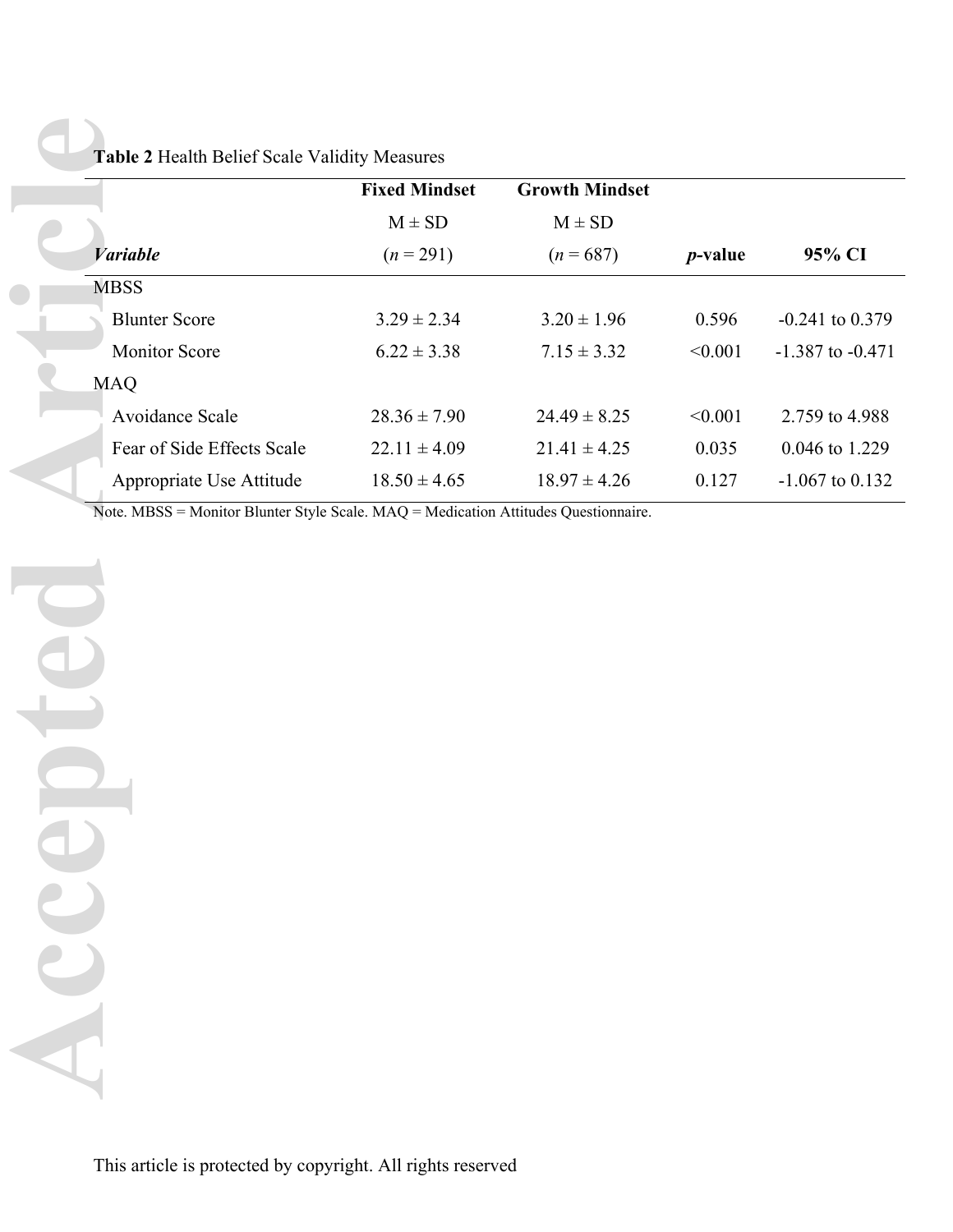|                                                                                                                                                                                                                 |                      | Growth            |           |                      |
|-----------------------------------------------------------------------------------------------------------------------------------------------------------------------------------------------------------------|----------------------|-------------------|-----------|----------------------|
|                                                                                                                                                                                                                 | <b>Fixed Mindset</b> | <b>Mindset</b>    |           |                      |
| <b><i>Variable</i></b>                                                                                                                                                                                          | $(n = 295)$          | $(n = 680)$       | $p$ value | 95% CI               |
| Child Temperament- EAS-TS $(M \pm SD)$                                                                                                                                                                          |                      |                   |           |                      |
| Emotionality                                                                                                                                                                                                    | $2.84 \pm 0.86$      | $2.61 \pm 0.89$   | < 0.001   | 0.117 to 0.358       |
| Shyness                                                                                                                                                                                                         | $2.66 \pm 0.76$      | $2.38 \pm 0.80$   | < 0.001   | 0.172 to 0.388       |
| Activity                                                                                                                                                                                                        | $4.01 \pm 0.75$      | $4.19 \pm 0.66$   | < 0.001   | $-0.273$ to $-0.080$ |
| Sociability                                                                                                                                                                                                     | $3.54 \pm 0.71$      | $3.697 \pm 0.62$  | < 0.001   | $-0.250$ to $-0.073$ |
| Parent Ethnicity $(n\ell\%)$                                                                                                                                                                                    |                      |                   |           |                      |
| Latino                                                                                                                                                                                                          | $175(39.9\%)$        | 252 (57.9%)       | < 0.001   | n/a                  |
| Non-Latino White                                                                                                                                                                                                | 78 (16.5%)           | 395 (83.5%)       | < 0.001   | n/a                  |
| Parent Years of Education $(M \pm SD)$                                                                                                                                                                          | $12.18 \pm 3.49$     | $14.48 \pm 3.27$  | < 0.001   | $-2.760$ to $-1.845$ |
| Hollingshead Index $(M \pm SD)$                                                                                                                                                                                 | $54.7 \pm 17.44$     | $43.74 \pm 19.29$ | < 0.001   | 8.210 to 13.714      |
| Parent Anxiety $(M \pm SD)$                                                                                                                                                                                     |                      |                   |           |                      |
| <b>STAIT</b>                                                                                                                                                                                                    | $37.43 \pm 8.62$     | $34.80 \pm 7.89$  | < 0.001   | 1.499 to 3.763       |
| <b>STAIS</b>                                                                                                                                                                                                    | $41.48 \pm 9.98$     | $39.57 \pm 10.49$ | 0.010     | 0.465 to 3.345       |
| Parent Stress – PSS $(M \pm SD)$                                                                                                                                                                                | $22.20 \pm 7.46$     | $19.28 \pm 7.52$  | < 0.001   | 1.904 to 3.951       |
| Total Satisfaction Score $(M \pm SD)$                                                                                                                                                                           | $90.21 \pm 9.92$     | $92.33 \pm 8.45$  | 0.027     | $-4.007$ to $-0.238$ |
| Note. EAS-TS = Emotionality, Activity, Sociability Temperament Survey. STAIT = State Trait Anxiety Inventory -<br>Trait form. STAIS = State Trait Anxiety Inventory - State form. PSS = Perceived Stress Scale. |                      |                   |           |                      |

Acce